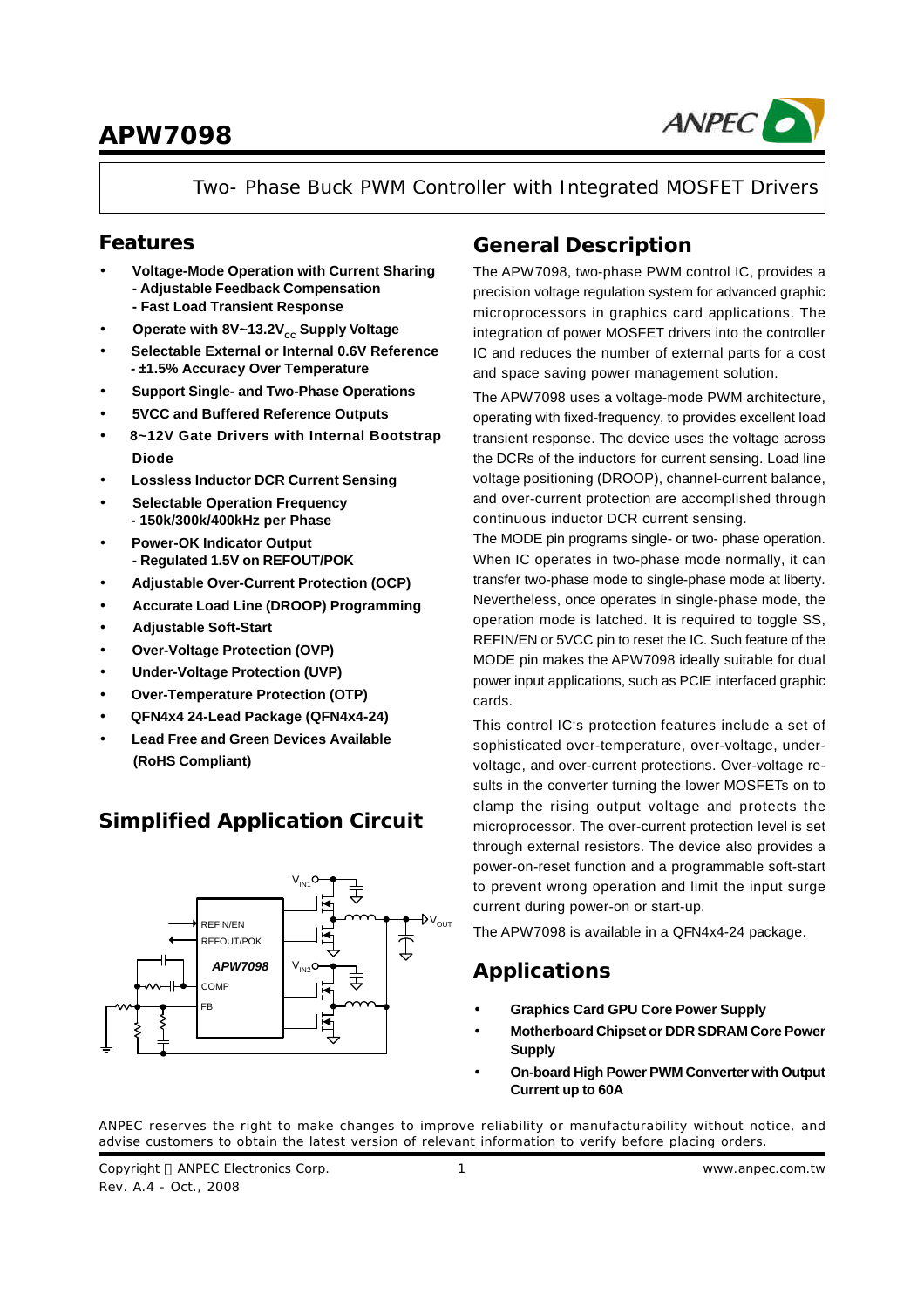

## **Ordering and Marking Information**



Note: ANPEC lead-free products contain molding compounds/die attach materials and 100% matte tin plate termination finish; which are fully compliant with RoHS. ANPEC lead-free products meet or exceed the lead-free requirements of IPC/JEDEC J**-**STD-020C for MSL classification at lead-free peak reflow temperature. ANPEC defines "Green" to mean lead-free (RoHS compliant) and halogen free (Br or Cl does not exceed 900ppm by weight in homogeneous material and total of Br and Cl does not exceed 1500ppm by weight).

### **Pin Configuration**



### **Absolute Maximum Ratings** (Note 1)

| Symbol               | <b>Parameter</b>                        |                    | Rating                               | Unit   |
|----------------------|-----------------------------------------|--------------------|--------------------------------------|--------|
| $V_{\rm CC}$         | VCC Supply Voltage (VCC to AGND)        |                    | $-0.3 - 15$                          | $\vee$ |
| $V_{\text{BOOT1}/2}$ | BOOT1/2 Voltage (BOOT1/2 to PHASE1/2)   |                    | $-0.3 - 15$                          | $\vee$ |
|                      | UGATE1/2 Voltage (UGATE1/2 to PHASE1/2) |                    |                                      |        |
|                      |                                         | <200ns pulse width | $-5 \sim V_{\text{ROOT1}/2} + 5$     | $\vee$ |
|                      |                                         | >200ns pulse width | $-0.3 \sim V_{\text{BOOT1}/2} + 0.3$ |        |
|                      | LGATE1/2 Voltage (LGATE1/2 to PGND)     |                    |                                      |        |
|                      |                                         | <200ns pulse width | $-5 \sim V_{\rm cc} + 5$             | $\vee$ |
|                      |                                         | >200ns pulse width | $-0.3 \sim V_{\text{CC}} + 0.3$      |        |
|                      | PHASE1/2 Voltage (PHASE1/2 to PGND)     |                    |                                      |        |
|                      |                                         | <200ns pulse width | $-10 - 30$                           |        |
|                      |                                         | >200ns pulse width | $-2 \sim 15$                         |        |
|                      | BOOT1/2 to AGND Voltage                 |                    |                                      |        |
|                      |                                         | <200ns pulse width | $-0.3 - 42$                          | $\vee$ |
|                      |                                         | >200ns pulse width | $-0.3 - 30$                          |        |
|                      | <b>VCCDRV to AGND Voltage</b>           |                    | $-0.3 - 15$                          | $\vee$ |

Copyright © ANPEC Electronics Corp. Rev. A.4 - Oct., 2008

2 *www.anpec.com.tw*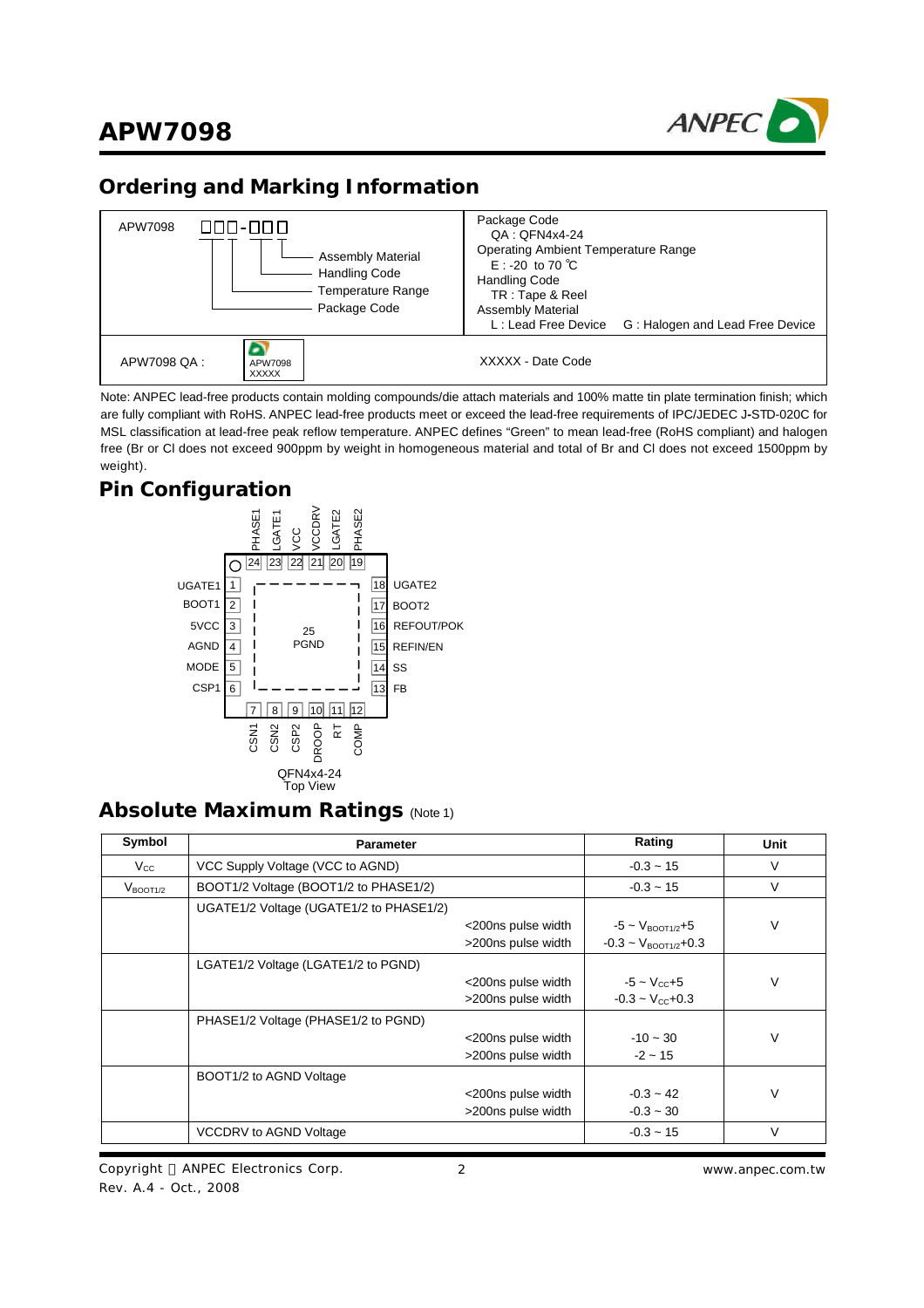

## **Absolute Maximum Ratings (Cont.)** (Note 1)

| Symbol                       | <b>Parameter</b>                                                               | Rating                         | Unit        |
|------------------------------|--------------------------------------------------------------------------------|--------------------------------|-------------|
| V <sub>5VCC</sub>            | 5VCC Supply Voltage (5VCC to AGND, $V_{\text{5VCC}} < V_{\text{CC}} + 0.3V$ )  | $-0.3 - 7$                     |             |
|                              | REFIN/EN, MODE to AGND Voltage                                                 | $-0.3 - 7$                     |             |
|                              | Input Voltage (REFOUT/POK, SS, FB, COMP, DROOP, RT, CSP1/2,<br>CSN1/2 to AGND) | $-0.3 - V_{\text{svcc}} + 0.3$ |             |
|                              | PGND to AGND Voltage                                                           | $-0.3 - +0.3$                  |             |
| $P_{DMAX}$                   | Maximum Power Dissipation                                                      | Limited Internally             | W           |
|                              | Maximum Junction Temperature                                                   | 150                            | °C          |
| $\mathsf{T}_{\texttt{STG}}$  | Storage Temperature Range                                                      | $-65 - 150$                    | $^{\circ}C$ |
| ${\mathsf T}_{\textsf{SDR}}$ | Maximum Soldering Temperature, 10 Seconds                                      | 260                            | °C          |

Note 1: Stresses above those listed in "Absolute Maximum Ratings" may cause permanent damage to the device.

## **Thermal Characteristics**

| Symbol               | <b>Parameter</b>                        | <b>Typical Value</b> | Unit |
|----------------------|-----------------------------------------|----------------------|------|
| $\theta_{JA}$        | Junction-to-Ambient Resistance (Note 2) | 45                   | °C/W |
| $\theta_{\text{JC}}$ | Junction-to-Case Resistance (Note 3)    |                      |      |

Note 2 : θ<sub>JA</sub> is measured with the component mounted on a high effective thermal conductivity test board in free air. The exposed pad of QFN4x4-24 is soldered directly on the PCB.

Note 3: The case temperature is measured at the center of the exposed pad on the underside of the QFN4x4-24 package.

### **Recommended Operating Conditions** (Note 4)

| Symbol                  | <b>Parameter</b>                            | Range         | Unit        |
|-------------------------|---------------------------------------------|---------------|-------------|
| $V_{\rm CC}$            | <b>VCC Supply Voltage</b>                   | $8 - 13.2$    | V           |
| V <sub>5VCC</sub>       | 5VCC Supply Voltage ( $Vsucc < Vcc +0.3V$ ) | $5 \pm 5%$    | V           |
| <b>V</b> <sub>OUT</sub> | <b>Converter Output Voltage</b>             | $0.6 - 2.5$   | V           |
| $\rm V_{IN1}$           | PWM 1 Converter Input Voltage               | $3.1 - 13.2$  | V           |
| $V_{IN2}$               | PWM 2 Converter Input Voltage               | $3.1 - 13.2$  | V           |
| $I_{\text{OUT}}$        | <b>Converter Output Current</b>             | $~1$ – 60     | A           |
| <b>VREFINEN</b>         | <b>REFIN/EN Input Voltage</b>               | $0 - 2$       | $\vee$      |
| $T_A$                   | <b>Ambient Temperature</b>                  | $-20 \sim 70$ | $^{\circ}C$ |
| $T_{\rm d}$             | Junction Temperature                        | $-20 - 125$   | $^{\circ}C$ |
| $C_{\text{VCC}}$        | Linear Regulator Output Capacitor           | $0.8 - 15$    | μF          |
| $C_{\text{SVCC}}$       | 5VCC Linear Regulator Output Capacitor      | $0.8 - 15$    | μF          |

Note 4 : Refer to the typical application circuits.

### **Electrical Characteristics**

Refer to the typical application circuits. These specifications apply over V<sub>IN</sub>=12V, V<sub>OUT</sub>=1.2V and T<sub>A</sub>= -20 ~ 70°C, unless otherwise specified. Typical values are at  $T_A=25^\circ$ C. The  $V_{5VCC}$  is supplied by the internal regulator.

| Symbol                 | <b>Parameter</b>                  | <b>Test Conditions</b>                                      |      | Unit |      |    |  |  |
|------------------------|-----------------------------------|-------------------------------------------------------------|------|------|------|----|--|--|
|                        |                                   |                                                             | Min. | Typ. | Max. |    |  |  |
| <b>ISUPPLY CURRENT</b> |                                   |                                                             |      |      |      |    |  |  |
| $I_{\rm CC}$           | <b>VCC Nominal Supply Current</b> | UGATEx and LGATEx Open,<br>FB forced above regulation point |      | 5    | 10   | mA |  |  |
| <b>I</b> <sub>SD</sub> | VCC Shutdown Supply<br>Current    | SS/EN=GND                                                   |      | 5    |      | mA |  |  |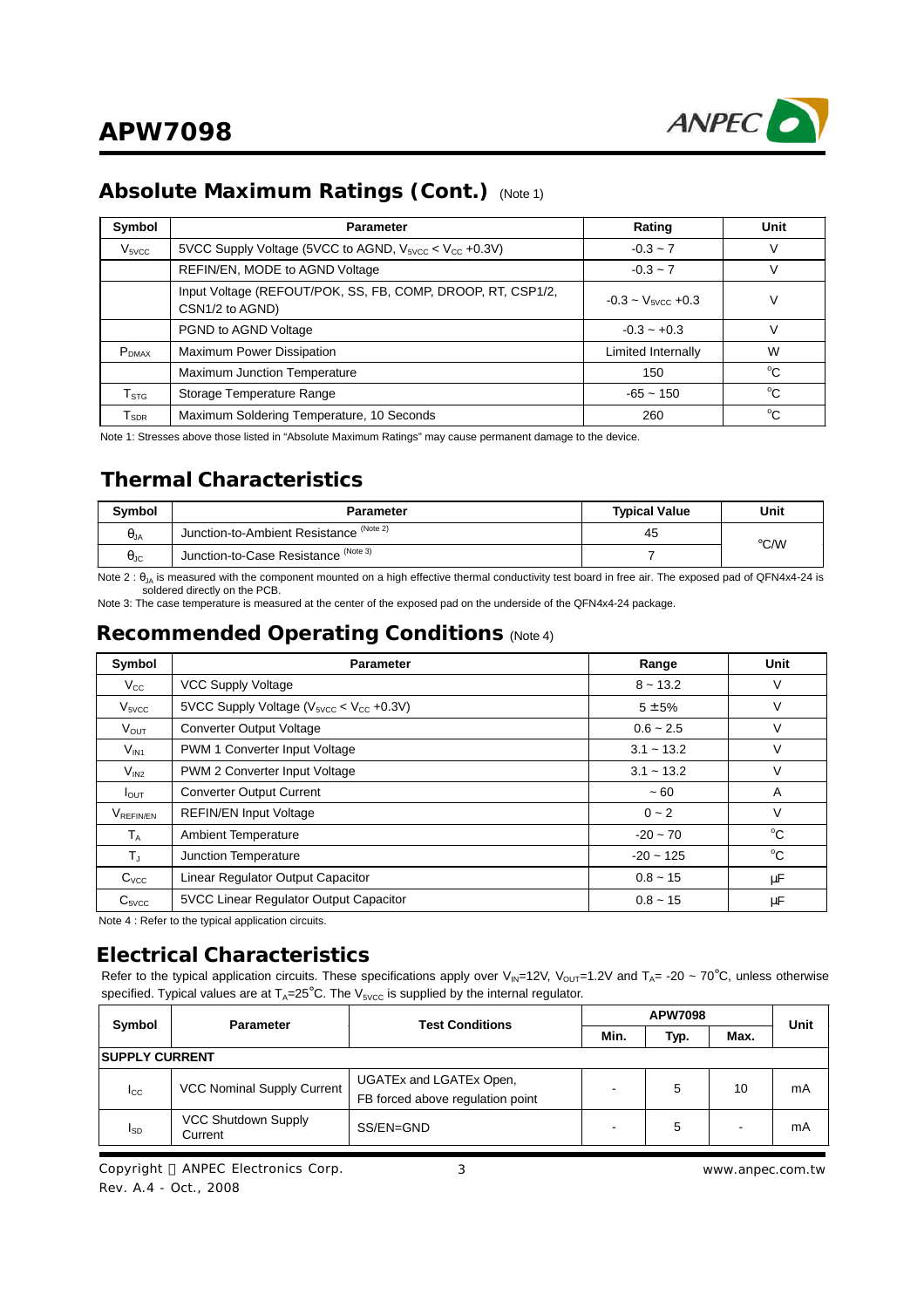

## **Electrical Characteristics (Cont.)**

Refer to the typical application circuits. These specifications apply over V<sub>IN</sub>=12V, V<sub>OUT</sub>=1.2V and T<sub>A</sub>= -20 ~ 70°C, unless otherwise specified. Typical values are at  $T_A=25^\circ$ C. The  $V_{5VCC}$  is supplied by the internal regulator.

|                          |                                                             |                                                           | <b>APW7098</b> |                |                |            |
|--------------------------|-------------------------------------------------------------|-----------------------------------------------------------|----------------|----------------|----------------|------------|
| Symbol                   | <b>Test Conditions</b><br><b>Parameter</b>                  |                                                           | Min.           | Typ.           | Max.           | Unit       |
|                          | POWER-ON-RESET (POR) AND OPERATION PHASE SELECTION          |                                                           |                |                |                |            |
| $V5VCC_THR$              | 5VCC Rising Threshold Voltage                               |                                                           | 4.45           | 4.6            | 4.75           | V          |
|                          | <b>5VCC POR Hysteresis</b>                                  |                                                           | 0.4            | 0.58           | 0.76           | V          |
|                          | <b>MODE Rising Threshold Voltage</b>                        | V <sub>MODE</sub> Rising                                  | 0.77           | 0.8            | 0.83           | V          |
| $I_{\text{MODE}}$        | <b>MODE Pin Input Current</b>                               |                                                           | $-100$         | $\blacksquare$ | $+100$         | nA         |
|                          | <b>VCC LINEAR CONTROLLER</b>                                |                                                           |                |                |                |            |
| V <sub>RRG_VCC</sub>     | Regulated Voltage on VCC                                    | $I_{Q} = 0A$ , $R_{PULL-UP} = 1k\Omega$                   | 8              | 8.5            | 9              | V          |
|                          | Maximum VCCDRV Sink Current                                 | $V_{CC} = V_{REG_VCC} + 200$ mV, $V_{VCCDRV} = 8V$        | 5              |                |                | mA         |
|                          | <b>5VCC LINEAR REGULATOR</b>                                |                                                           |                |                |                |            |
| V <sub>REG_5VCC</sub>    | Output Voltage                                              | $I_{\Omega} = 0A$ , $V_{\text{CC}} = 8V$                  | 4.75           | 5              | 5.25           | $\vee$     |
|                          | Line Regulation                                             | $I_{\text{O}} = 0A$ , $V_{\text{CC}} = 8V \sim 13.2V$     | $-20$          |                | 20             | mV         |
|                          | Load Regulation                                             | $I_{O} = 3mA$ , $V_{CC} > 8V$                             | -200           |                | 200            | mV         |
|                          | Current-Limit                                               | $5VCC = GND$                                              | 20             | 30             |                | mA         |
| <b>REFERENCE VOLTAGE</b> |                                                             |                                                           |                |                |                |            |
| $V_{REF}$                | Regulated Voltage on FB pin                                 | ä,                                                        | 0.6            | $\mathbf{r}$   | V              |            |
|                          |                                                             | $T_A = 25^{\circ}C$                                       | $-1$           |                | $+1$           |            |
|                          | Accuracy                                                    | Over temperature                                          | $-1.5$         | $\blacksquare$ | $+1.5$         | %          |
| $I_{FB}$                 | FB Pin Input Current                                        |                                                           | $-100$         |                | $+100$         | nA         |
|                          | <b>REFIN/EN Voltage Offset</b>                              | VFB - VREFINEN, VREFINEN = 0.6V~1.5V                      | -5             |                | 5              | mV         |
| VREFIN/EN_THR            | Device Enable Voltage Threshold                             | On REFIN/EN pin, VREFIN/EN rising                         | 0.37           | 0.4            | 0.43           | V          |
|                          | Device Enable Voltage Hysteresis                            |                                                           |                | 50             |                | mV         |
|                          | Internal/External Reference<br>Selection Voltage Threshold  | On REFIN/EN pin                                           | 2.1            | 2.5            | 3.0            | V          |
|                          | <b>Reference Selection Debounce</b><br>Time                 | VREFIN/EN falling,<br>Switching to external reference     |                | 20             |                | μs         |
| REFINEN                  | <b>REFIN/EN Pin Input Current</b>                           |                                                           | $-100$         | $\blacksquare$ | $+100$         | nА         |
| <b>V<sub>POK</sub></b>   | <b>REFOUT/POK Output Voltage</b>                            |                                                           |                | 1.5            |                | V          |
|                          | REFOUT/POK Accuracy                                         | $I_{\rm O} = 0 - 3$ mA, T <sub>A</sub> =25 <sup>°</sup> C | $-2$           |                | +2             | %          |
|                          |                                                             | $IO = 0-3mA$ , Over temperature                           | -3             | $\blacksquare$ | $+3$           |            |
|                          | <b>REFOUT/POK Current-Limit</b>                             | REFOUT/POK = GND                                          | 5              | 8              | 15             | mA         |
|                          | REFOUT/POK Pull-Low<br>$I_{REFOUT/POK} = 5mA$<br>Resistance |                                                           | $\blacksquare$ | 70             | 100            | Ω          |
| <b>ERROR AMPLIFIER</b>   |                                                             |                                                           |                |                |                |            |
|                          | DC Gain                                                     | $R_L = 10K\Omega$ to ground                               | $\frac{1}{2}$  | 85             | $\blacksquare$ | dB         |
|                          | Gain-Bandwidth Product                                      | $C_L = 100pF$ , $R_L = 10k\Omega$ to ground               |                | 20             |                | <b>MHz</b> |
|                          | Slew Rate                                                   | $C_L = 100pF$ , $I_O = \pm 400\mu A$                      |                |                |                | V/µs       |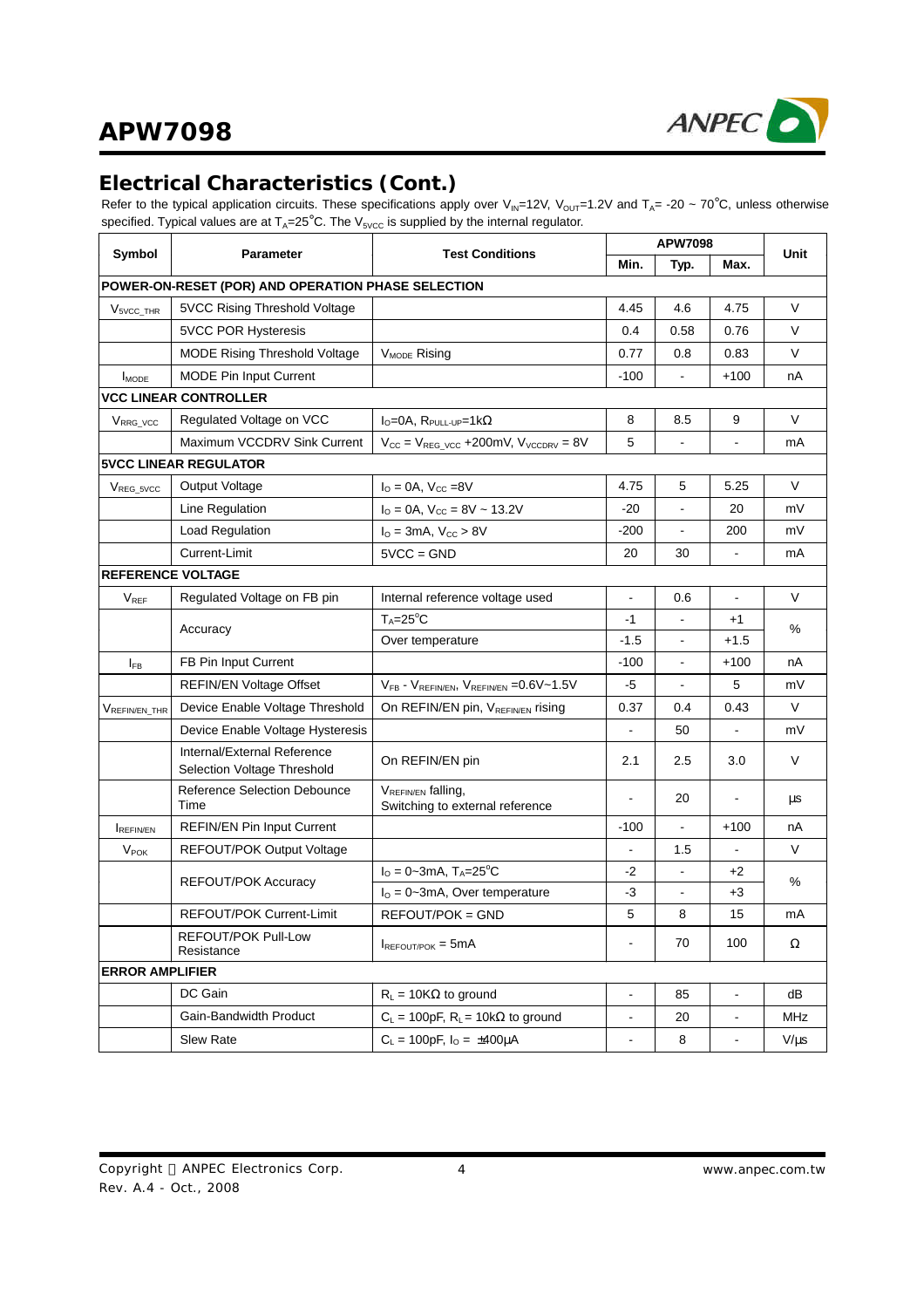

# **Electrical Characteristics (Cont.)**

Refer to the typical application circuits. These specifications apply over V<sub>IN</sub>=12V, V<sub>OUT</sub>=1.2V and T<sub>A</sub>= -20 ~ 70°C, unless otherwise specified. Typical values are at  $T_A=25^\circ$ C. The  $V_{5VCC}$  is supplied by the internal regulator.

|                         |                                         | <b>Test Conditions</b>                                               |                                                |                             | <b>APW7098</b>           |                             |           |  |
|-------------------------|-----------------------------------------|----------------------------------------------------------------------|------------------------------------------------|-----------------------------|--------------------------|-----------------------------|-----------|--|
| Symbol                  | <b>Parameter</b>                        |                                                                      |                                                | Min.                        | Typ.                     | Max.                        | Unit      |  |
|                         | <b>ERROR AMPLIFIER (Cont.)</b>          |                                                                      |                                                |                             |                          |                             |           |  |
|                         | Upper Clamp Voltage                     | $I0 = 1mA$                                                           |                                                | 2.7                         | 3.0                      |                             | V         |  |
|                         | Lower Clamp Voltage                     | $I0 = -1mA$                                                          |                                                | $\blacksquare$              | $\blacksquare$           | 0.1                         | V         |  |
|                         | <b>COMP Pull-Low Resistance</b>         | In fault or shutdown condition                                       |                                                |                             | $\overline{2}$           |                             | $k\Omega$ |  |
| OSCILLATOR              |                                         |                                                                      |                                                |                             |                          |                             |           |  |
|                         |                                         | $RT = GND$                                                           |                                                |                             | 150                      | 165                         |           |  |
| F <sub>osc</sub>        | <b>Oscillator Frequency</b>             | $RT = Floating$                                                      |                                                | 270                         | 300                      | 330                         | kHz       |  |
|                         |                                         | $RT = 5VCC$                                                          |                                                | 360                         | 400                      | 440                         |           |  |
| $\Delta V_{\rm OSC1/2}$ | Oscillator Sawtooth Amplitude           |                                                                      |                                                |                             | 1.5                      | $\blacksquare$              | V         |  |
| $I_{\sf RT}$            | <b>RT Input Current</b>                 | $RT = GND/5VCC(5V)$                                                  |                                                | $-100$                      | $\mathbf{r}$             | $+100$                      | μA        |  |
|                         | RT 5VCC Level                           | For $F_{\text{OSC}} = 150$ kHz                                       |                                                | $V$ <sub>5</sub> $V$ cc-0.5 |                          |                             | V         |  |
|                         | <b>RT Floating Voltage</b>              | For $F_{\text{OSC}} = 300$ kHz                                       |                                                | 1.2                         | 3.6                      | $V$ <sub>5</sub> $v$ cc-1.2 | V         |  |
|                         | RT GND Level                            | For F <sub>osc</sub> = 400kHz                                        |                                                |                             |                          | 0.3                         | V         |  |
|                         | Maximum Duty Cycle                      |                                                                      |                                                | 85                          | 88                       |                             | %         |  |
|                         | <b>MOSFET GATE DRIVERS</b>              |                                                                      |                                                |                             |                          |                             |           |  |
|                         | <b>UGATE1/2 Source Current</b>          | $V_{\text{BOOT}} = 12V$ , $V_{\text{UGATE}} - V_{\text{PHASE}} = 2V$ |                                                | $\blacksquare$              | 2.6                      | $\blacksquare$              | Α         |  |
|                         | <b>UGATE1/2 Sink Current</b>            | $V_{\text{BOOT}} = 12V$ , $V_{\text{UGATE}} - V_{\text{PHASE}} = 2V$ |                                                |                             | 1                        |                             | A         |  |
|                         | LGATE1/2 Source Current                 | $V_{CC}$ = 12V, $V_{LGATE}$ = 2V                                     |                                                |                             | 2.6                      |                             | A         |  |
|                         | <b>LGATE1/2 Sink Current</b>            | $V_{CC}$ =12V, $V_{LGATE}$ = 2V                                      |                                                | $\blacksquare$              | 1.4                      |                             | A         |  |
|                         | UGATE1/2 Source Resistance              |                                                                      | $V_{\text{BOOT}} = 12V$ , 100mA Source Current | $\sim$                      | 2.5                      | 3.75                        | Ω         |  |
|                         | <b>UGATE1/2 Sink Resistance</b>         |                                                                      | $V_{\text{BOOT}} = 12V$ , 100mA Sink Current   | $\blacksquare$              | 2                        | 3                           | Ω         |  |
|                         | <b>LGATE1/2 Source Resistance</b>       |                                                                      | $V_{\text{CC}}$ = 12V, 100mA Source Current    | $\blacksquare$              | $\overline{2}$           | 3                           | Ω         |  |
|                         | <b>LGATE1/2 Sink Resistance</b>         | $V_{\text{CC}}$ = 12V, 100mA Sink Current                            |                                                |                             | 1.4                      | 2.1                         | Ω         |  |
| Т <sub>р</sub>          | Dead-Time                               |                                                                      |                                                |                             | 30                       |                             | ns        |  |
|                         | <b>CURRENT SENSE AND DROOP FUNCTION</b> |                                                                      |                                                |                             |                          |                             |           |  |
| $I_{CSP}$               | CSP1/2 Pin Input Current                |                                                                      |                                                | $-100$                      | $\overline{\phantom{a}}$ | $+100$                      | nA        |  |
|                         |                                         |                                                                      | Sourcing current                               | 100                         |                          |                             |           |  |
| $I_{\text{CSN}}$        | CSN1/2 Maximum Output Current           | $R_{CSN1/2} = 2k\Omega$                                              | Sinking current                                | 20                          | $\blacksquare$           | $\sim$                      | μA        |  |
|                         | Current Sense Amplifier Bandwidth       |                                                                      |                                                |                             | 3                        |                             | MHz       |  |
|                         | <b>DROOP Output Current Accuracy</b>    | $R_{DROOP} = 2k\Omega$ , $V_{DROOP} = 0.005V$                        |                                                | 47                          | 50                       | 53                          | μA        |  |
|                         | <b>DROOP Accuracy</b>                   | $\Delta V_{FB} = V_{DROOP}/20$ , $V_{DROOP} = 1V$                    |                                                | -5                          | $\blacksquare$           | +5                          | mV        |  |
|                         | <b>Current Difference Between</b>       |                                                                      |                                                |                             |                          |                             |           |  |
|                         | Channel1/2 and Average Current          |                                                                      |                                                | -10                         | $\blacksquare$           | $+10$                       | %         |  |
|                         | SOFT-START AND ENABLE                   |                                                                      |                                                |                             |                          |                             |           |  |
| Iss                     | Soft-Start Current Source               | Flowing out of SS pin                                                |                                                | 8                           | 10                       | 12                          | μA        |  |
|                         | Soft-Start Complete Threshold           |                                                                      |                                                |                             | 3.2                      |                             | V         |  |
|                         | SS Pull-low Resistance                  |                                                                      |                                                | $\blacksquare$              | 10                       | 18                          | $k\Omega$ |  |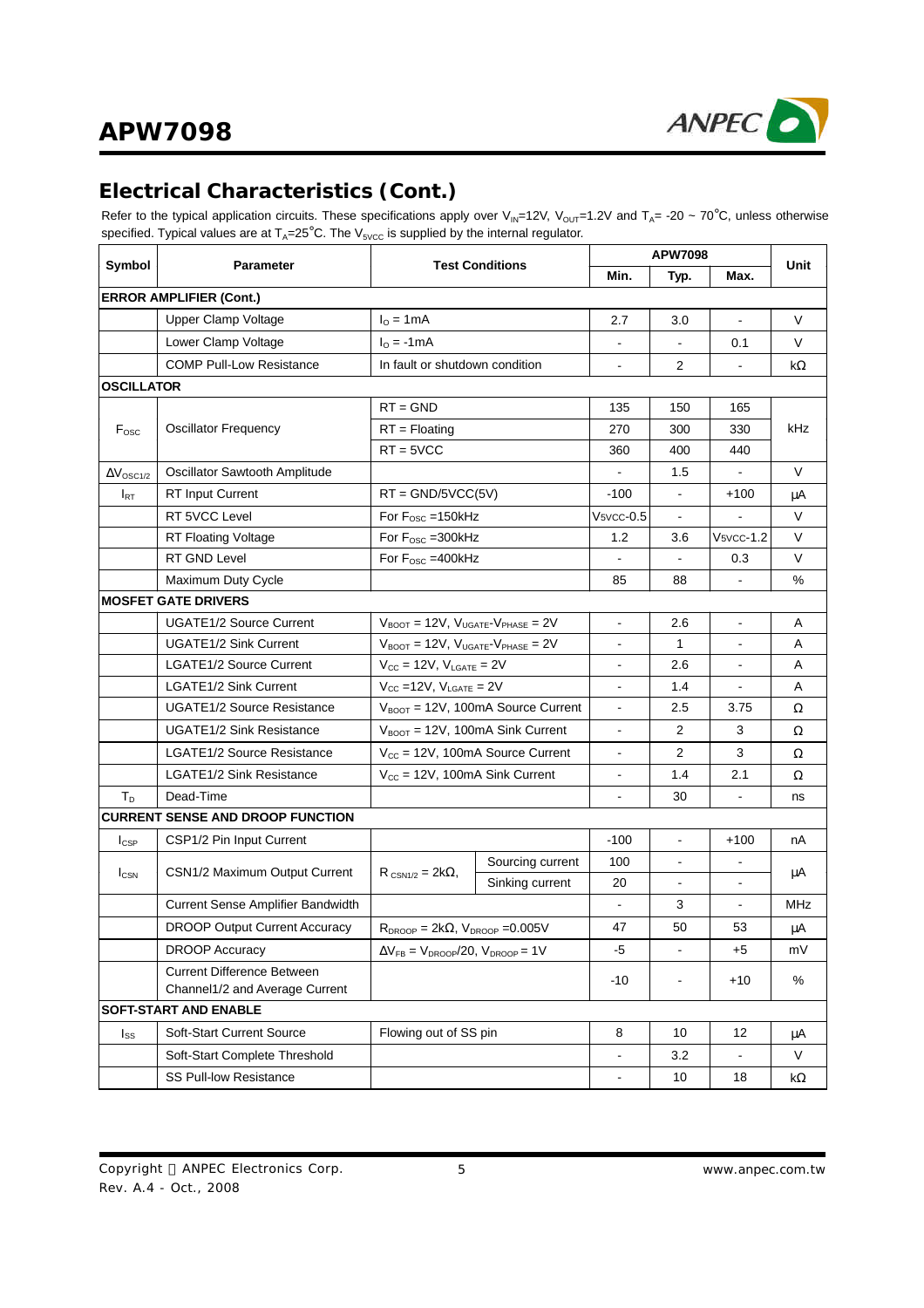

# **Electrical Characteristics (Cont.)**

Refer to the typical application circuits. These specifications apply over V<sub>IN</sub>=12V, V<sub>OUT</sub>=1.2V and T<sub>A</sub>= -20 ~ 70°C, unless otherwise specified. Typical values are at  $T_A=25^\circ$ C. The  $V_{5VCC}$  is supplied by the internal regulator.

| Symbol                          |                                                      |                                                                                           |      | Unit |                |              |
|---------------------------------|------------------------------------------------------|-------------------------------------------------------------------------------------------|------|------|----------------|--------------|
|                                 | <b>Test Conditions</b><br><b>Parameter</b>           |                                                                                           | Min. | Typ. | Max.           |              |
| <b>POWER-OK AND PROTECTIONS</b> |                                                      |                                                                                           |      |      |                |              |
|                                 | Over-Current Trip Level                              | $I_{CS1} + I_{CS2}$                                                                       | 110  | 120  | 130            | μA           |
| $V_{UV}$                        | FB Under-Voltage Threshold                           | $\sim$ 2µs noise filter, $V_{FB}$ falling,<br>Percentage of $V_R$ at Error Amplifier      | 40   | 50   | 60             | $\%$         |
| V <sub>POK L</sub>              | <b>POK Lower Threshold</b>                           |                                                                                           |      | 87.5 | $\blacksquare$ | %            |
| $V_{OV}$<br>V <sub>рокн</sub>   | FB Over-Voltage Threshold<br>and POK Upper Threshold | $\sim$ 2µs noise filter, V <sub>FB</sub> rising<br>Percentage of $V_R$ at Error Amplifier | 115  | 125  | 135            | $\%$         |
|                                 | FB Over-Voltage Hysteresis                           |                                                                                           |      | 60   | 80             | mV           |
| T <sub>OTR</sub>                | Over-Temperature Trip Level                          | $T_{\perp}$ rising                                                                        |      | 150  |                | $^{\circ}$ C |
|                                 | Over-Temperature Hysteresis                          |                                                                                           |      | 50   | -              | $^{\circ}C$  |

## **Pin Description**

| PIN            | <b>NAME</b>       |                                                                                                                                              | <b>FUNCTION</b>                                                                                                                                                                                                                                                                                                                                                                                   |  |  |  |
|----------------|-------------------|----------------------------------------------------------------------------------------------------------------------------------------------|---------------------------------------------------------------------------------------------------------------------------------------------------------------------------------------------------------------------------------------------------------------------------------------------------------------------------------------------------------------------------------------------------|--|--|--|
| 1              | UGATE1            | high-side MOSFET has turned off.                                                                                                             | High-side Gate Driver Output for channel 1. Connect this pin to the gate of high-side MOSFET.<br>This pin is monitored by the adaptive shoot-through protection circuitry to determine when the                                                                                                                                                                                                   |  |  |  |
| 2              | BOOT <sub>1</sub> |                                                                                                                                              | Bootstrap Supply for the floating high-side gate driver of channel 1. Connect the Bootstrap<br>capacitor between the BOOT1 pin and the PHASE1 pin to form a bootstrap circuit. The bootstrap<br>capacitor provides the charge to turn on the high-side MOSFET. Typical values for $C_{\text{BOOT}}$ ranged<br>from 0.1 $\mu$ F to 1 $\mu$ F. Ensure that $C_{\text{BOOT}}$ is placed near the IC. |  |  |  |
| 3              | 5VCC              |                                                                                                                                              | Internal Regulator Output. This is the output pin of the linear regulator, which is converting power<br>from VCC and provides output current up to 20mA minimums for internal bias and external usage.                                                                                                                                                                                            |  |  |  |
| 4              | <b>AGND</b>       |                                                                                                                                              | Signal Ground for the IC. All voltage levels are measured with respect to this pin. Tie this pin to the<br>ground island/plane through the lowest impedance connection available.                                                                                                                                                                                                                 |  |  |  |
| 5              | <b>MODE</b>       |                                                                                                                                              | Operation Phase Selection Input. Pulling this pin lower than 0.64V sets two-phase operation with<br>both channels enabled. Pulling this pin higher than 0.8V sets single-phase operation with the<br>channel 2 disabled. Once operating in single-phase mode, the operation mode is latched. It is<br>required to toggle SS, REFIN/EN, or 5VCC pin to reset the IC.                               |  |  |  |
| 6              | CSP <sub>1</sub>  | Positive Input of current sensing Amplifier for channel 1. This pin combined with CSN1 senses the<br>inductor current through an RC network. |                                                                                                                                                                                                                                                                                                                                                                                                   |  |  |  |
| $\overline{7}$ | CSN <sub>1</sub>  | Negative Input of current sensing amplifier for channel 1. This pin combined with CSP1 senses<br>the inductor current through an RC network. |                                                                                                                                                                                                                                                                                                                                                                                                   |  |  |  |
| 8              | CSN <sub>2</sub>  | the inductor current through an RC network.                                                                                                  | Negative Input of current sensing amplifier for channel 2. This pin combined with CSP2 senses                                                                                                                                                                                                                                                                                                     |  |  |  |
| 9              | CSP <sub>2</sub>  | inductor current through an RC network.                                                                                                      | Positive Input of current sensing Amplifier for Channel 2. This pin combined with CSN2 senses the                                                                                                                                                                                                                                                                                                 |  |  |  |
| 10             | <b>DROOP</b>      |                                                                                                                                              | Load Line (droop) Setting. Connect a resistor between this pin and AGND to set the droop. A<br>sourcing current, proportional to output current is present on the DROOP pin. The droop scale<br>factor is set by the resistors (connected with CSP1, CSP2, and DROOP), resistance of the output<br>inductors, and the internal voltage divider with the ratio of 5%.                              |  |  |  |
|                |                   | channel.                                                                                                                                     | Operating Frequency Setting. The three-level input pin sets the operating frequency for each                                                                                                                                                                                                                                                                                                      |  |  |  |
|                |                   | <b>RT</b>                                                                                                                                    | Operating Frequency (kHz)                                                                                                                                                                                                                                                                                                                                                                         |  |  |  |
| 11             | <b>RT</b>         | <b>GND</b>                                                                                                                                   | 150                                                                                                                                                                                                                                                                                                                                                                                               |  |  |  |
|                |                   | Floating                                                                                                                                     | 300                                                                                                                                                                                                                                                                                                                                                                                               |  |  |  |
|                |                   | 5VCC                                                                                                                                         | 400                                                                                                                                                                                                                                                                                                                                                                                               |  |  |  |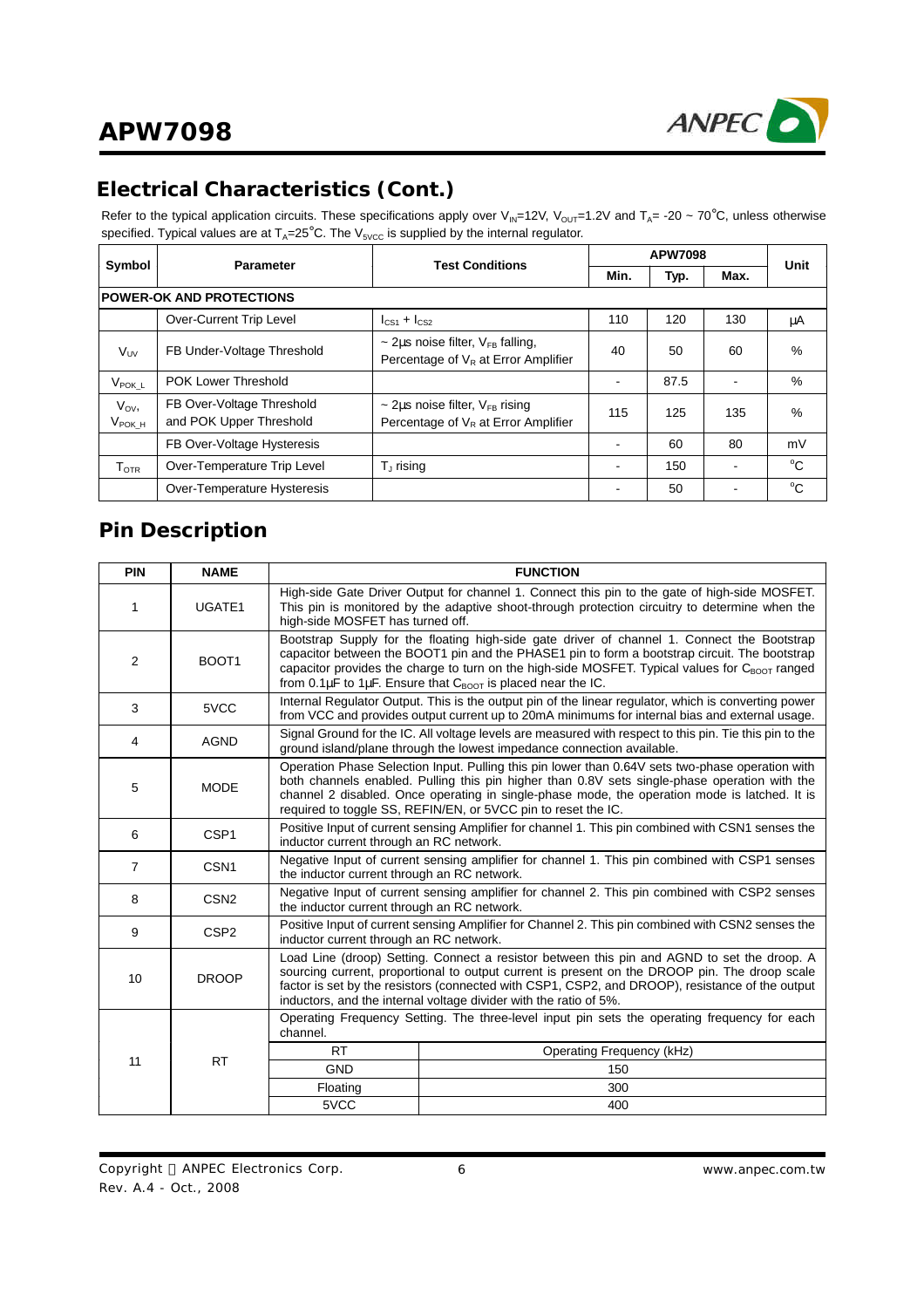

# **Pin Descriptions (Cont.)**

| <b>PIN</b> | <b>NAME</b>       | <b>FUNCTION</b>                                                                                                                                                                                                                                                                                                                                                                                                                                                   |
|------------|-------------------|-------------------------------------------------------------------------------------------------------------------------------------------------------------------------------------------------------------------------------------------------------------------------------------------------------------------------------------------------------------------------------------------------------------------------------------------------------------------|
| 12         | <b>COMP</b>       | Error Amplifier Output. Connect the compensation network between COMP, FB and $V_{OUT}$ for Type<br>2 or Type 3 feedback compensation.                                                                                                                                                                                                                                                                                                                            |
| 13         | FB                | Feedback Voltage. This pin is the inverting input to the error comparator. A resistor divider from<br>the output to the AGND is used to set the regulation voltage.                                                                                                                                                                                                                                                                                               |
| 14         | SS                | Soft-start Current Output. Connect a capacitor from this pin to the AGND to set the soft-start<br>interval. Pulling the voltage on this pin below 0.5V causes COMP to pull low and then shuts off the<br>output.                                                                                                                                                                                                                                                  |
| 15         | <b>REFIN/EN</b>   | External Reference and Enable Input. The IC uses the voltage (V <sub>REFINEN</sub> ) as reference voltage of<br>the converter with soft-start control. If this pin is driven by an external voltage ranged from 0.4V to<br>2V. The IC is disabled if the voltage is below 0.4V (typical). If external reference is not available,<br>then connect this pin to 5VCC for internal 0.6V reference.                                                                   |
| 16         | REFOUT/POK        | Power-OK and 1.5V Reference Output. This pin is a reference output used to indicate the status<br>of the voltages on SS pin and FB pin. REFOUT/POK provides 1.5V reference if VFB> 87.5% of<br>reference $(V_R)$ .                                                                                                                                                                                                                                                |
| 17         | BOOT <sub>2</sub> | Bootstrap Supply for the floating high-side gate driver of channel 2. Connect the Bootstrap<br>capacitor between the BOOT2 pin and the PHASE2 pin to form a bootstrap circuit. The bootstrap<br>capacitor provides the charge to turn on the high-side MOSFET. Typical values for $C_{\text{BOOT}}$ range<br>from 0.1 $\mu$ F to 1 $\mu$ F. Ensure that $C_{\text{BOOT}}$ is placed near the IC.                                                                  |
| 18         | UGATE2            | High-side Gate Driver Output for Channel 2. Connect this pin to the gate of high-side MOSFET.<br>This pin is monitored by the adaptive shoot-through protection circuitry to determine when the<br>high-side MOSFET has turned off.                                                                                                                                                                                                                               |
| 19         | PHASE2            | Switch Node for Channel 2. Connect this pin to the source of high-side MOSFET and the drain of<br>the low-side MOSFET. This pin is used as sink for UGATE2 driver. This pin is also monitored by<br>the adaptive shoot-through protection circuitry to determine when the high-side MOSFET has<br>turned off. An Schottky diode between this pin and the ground is recommended to reduce<br>negative transient voltage that is common in a power supply system.   |
| 20         | LGATE2            | Low-side Gate Driver Output for Channel 2. Connect this pin to the gate of low-side MOSFET.<br>This pin is monitored by the adaptive shoot-through protection circuitry to determine when the<br>low-side MOSFET has turned off.                                                                                                                                                                                                                                  |
| 21         | <b>VCCDRV</b>     | Drive for External Linear Regulator. This pin is the drive output for the external linear regulator.<br>Connect this pin to base/gate of NPN/NMOS transistor as the pass element.                                                                                                                                                                                                                                                                                 |
| 22         | <b>VCC</b>        | Supply Voltage. This pin along with VCCDRV pin and external pass element provides 8.5V<br>regulated bias supply, low-side gate drivers, and the bootstrap circuit for high-side drivers. This<br>pin can receive a well-decoupled 8V~13.2V supply voltage alone if the VCCDRV is left open.<br>Ensure that this pin is bypassed by a ceramic capacitor next to the pin.                                                                                           |
| 23         | LGATE1            | Low-side Gate Driver Output for Channel 1. Connect this pin to the gate of low-side MOSFET.<br>This pin is monitored by the adaptive shoot-through protection circuitry to determine when the<br>low-side MOSFET has turned off.                                                                                                                                                                                                                                  |
| 24         | PHASE1            | Switch Node for Channel 1. Connect this pin to the source of high-side MOSFET and the drain of<br>the low-side MOSFET. This pin is used as sink for UGATT1 driver. This pin is also monitored by<br>the adaptive shoot-through protection circuitry to determine when the high-side MOSFET has<br>turned off. An Schottky diode between this pin and the ground is recommended to reduce<br>negative transient voltage, which is common in a power supply system. |
| 25         | <b>PGND</b>       | Power Ground for the low-side gate drivers. Connect this pin to the source of low-side MOSFETs.<br>This pin is used as sink for LGATE1 and LGATE2 drivers.                                                                                                                                                                                                                                                                                                        |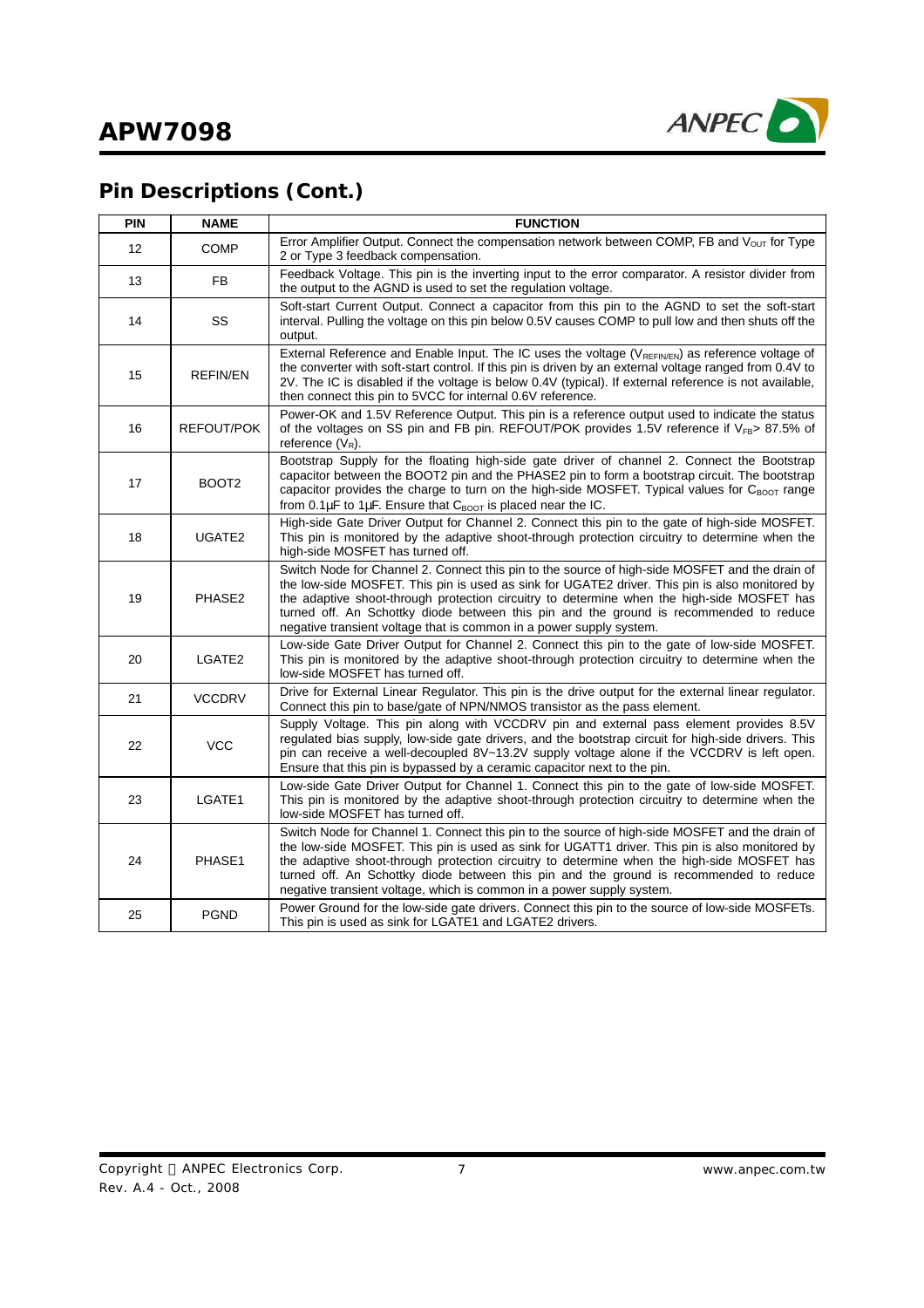

## **Typical Operating Characteristics**



Copyright © ANPEC Electronics Corp. Rev. A.4 - Oct., 2008



**Output Voltage Line Regulation**



**Switching Frequency Over Temperature**



8 *www.anpec.com.tw*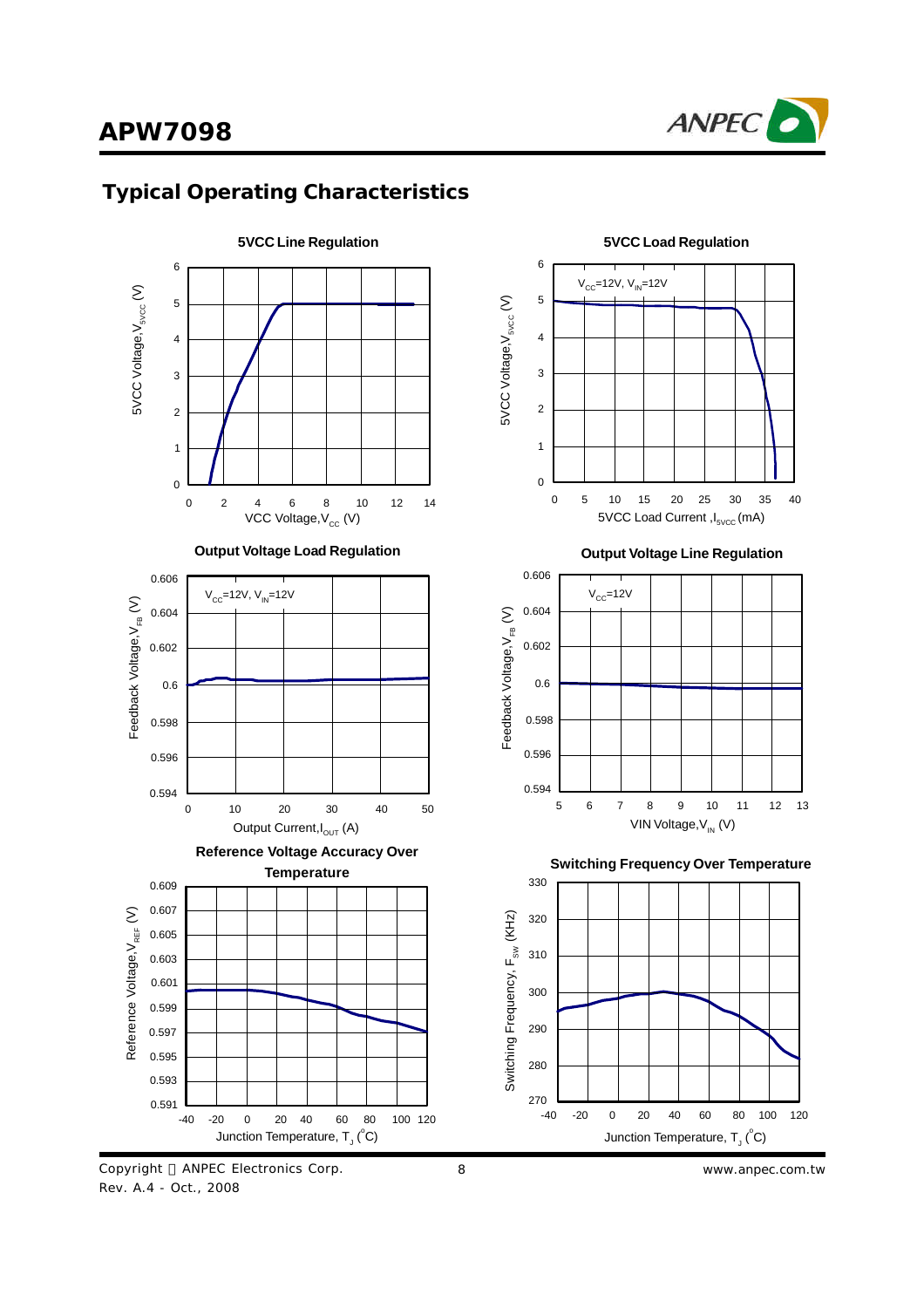

# **Operating Waveforms**



CH4: V<sub>OUT</sub> (1V/div) Time: 5ms/div



### CH1: V<sub>REFIN/EN</sub> (5V/div) CH2: V<sub>COMP</sub> (1V/div) CH3: V<sub>SS</sub> (2V/div) CH4: V<sub>OUT</sub> (1V/div)<br>Time: 5ms/div **Enable by REFIN/EN Pin**  $I_{OUT}$ =10A 1  $2D$ 3 4 V<sub>REFIN/EN</sub>  $V^{\text{COMP}}$  $V_{SS}$  $V_{OUT}$



# **Shutdown by REFIN/EN Pin**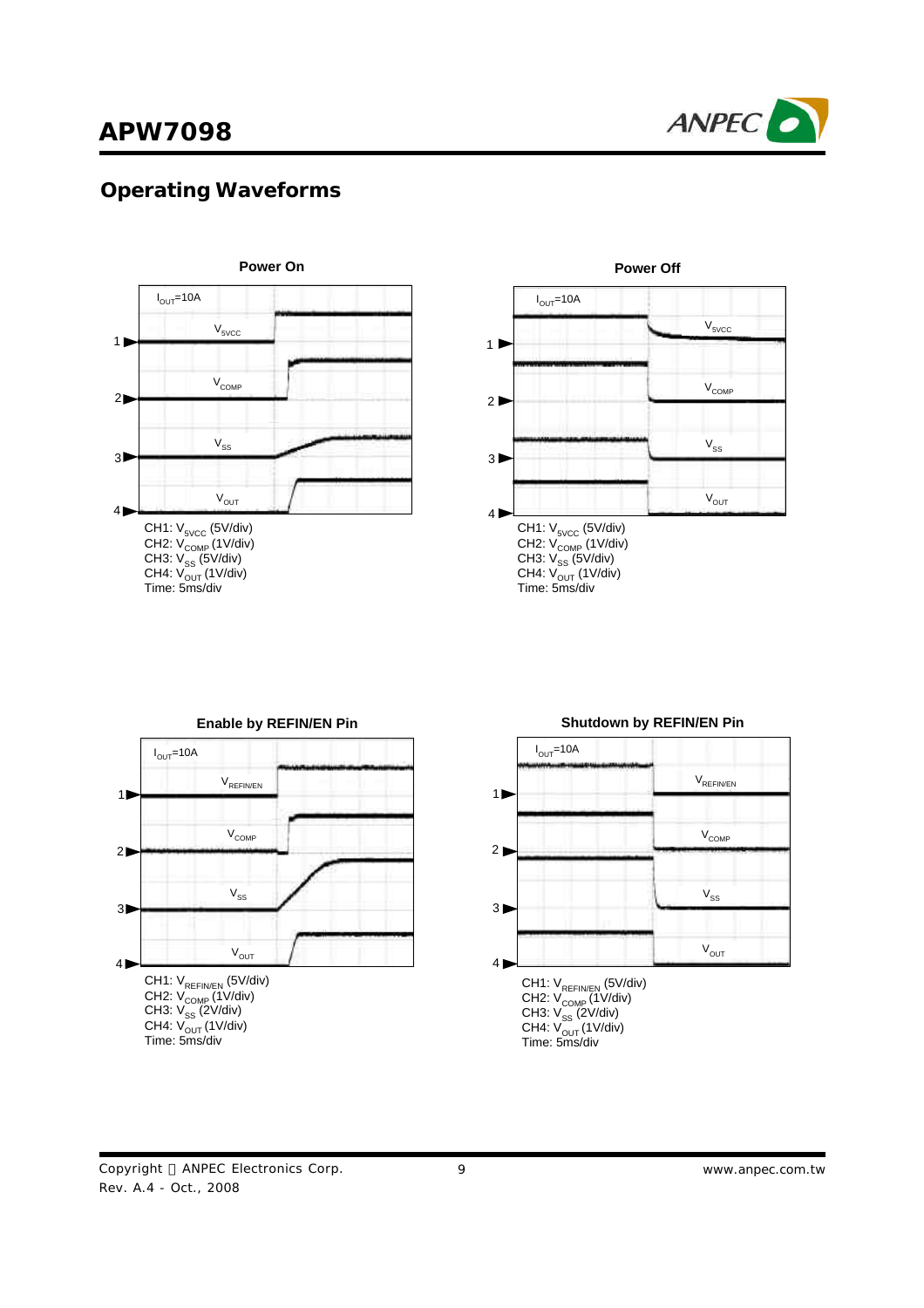

## **Operating Waveforms (Cont.)**



CH3: V<sub>ss</sub> (1V/div) CH4: I<sub>OUT</sub> (10A/div)<br>Time: 200μs/div







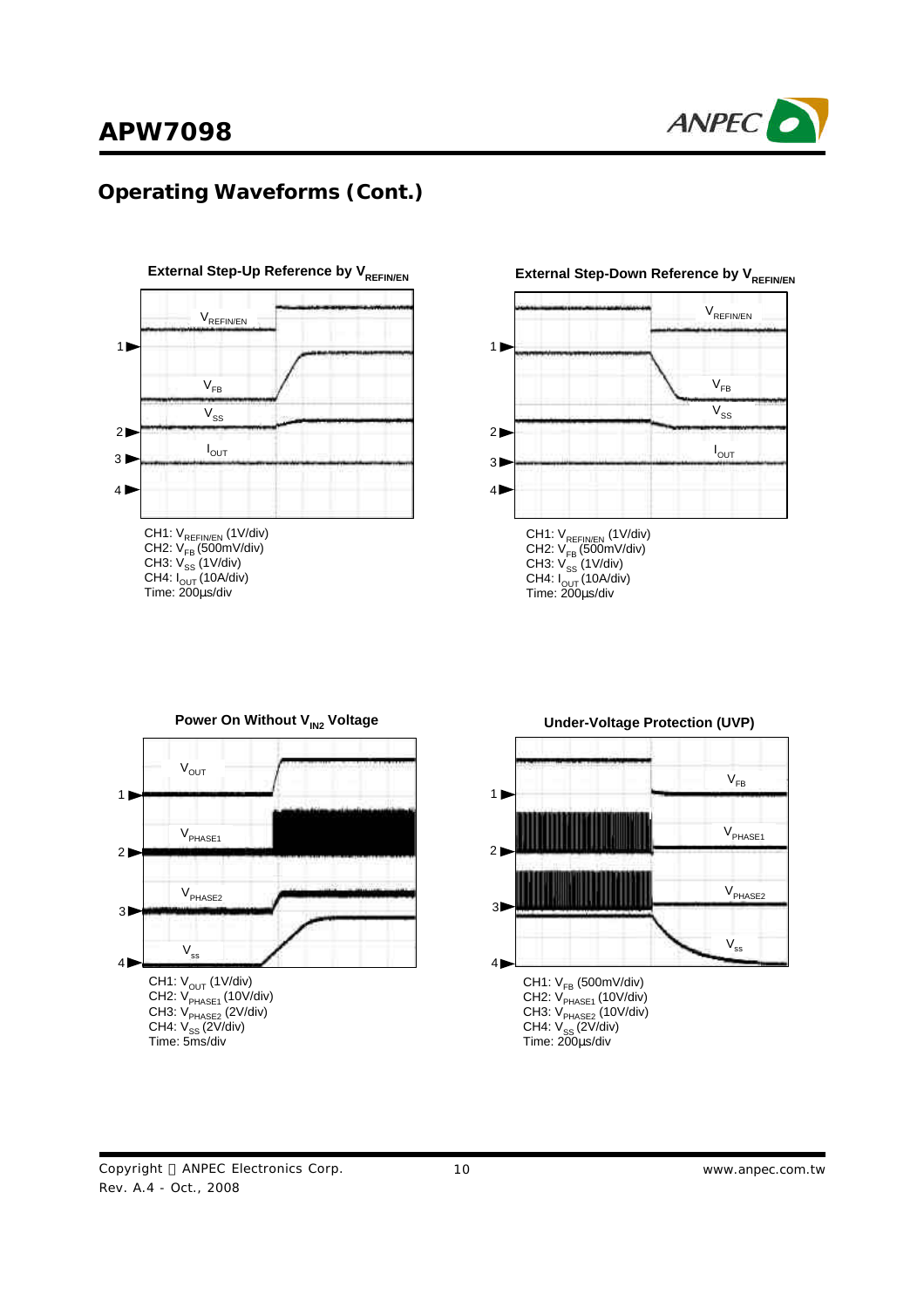

## **Operating Waveforms (Cont.)**



CH3: V<sub>OUT</sub> (AC, 200mV/div) CH4: I<sub>OUT</sub> (10A/div)<br>Time: 20μs/div







#### **Short-Circuit Test After Power On**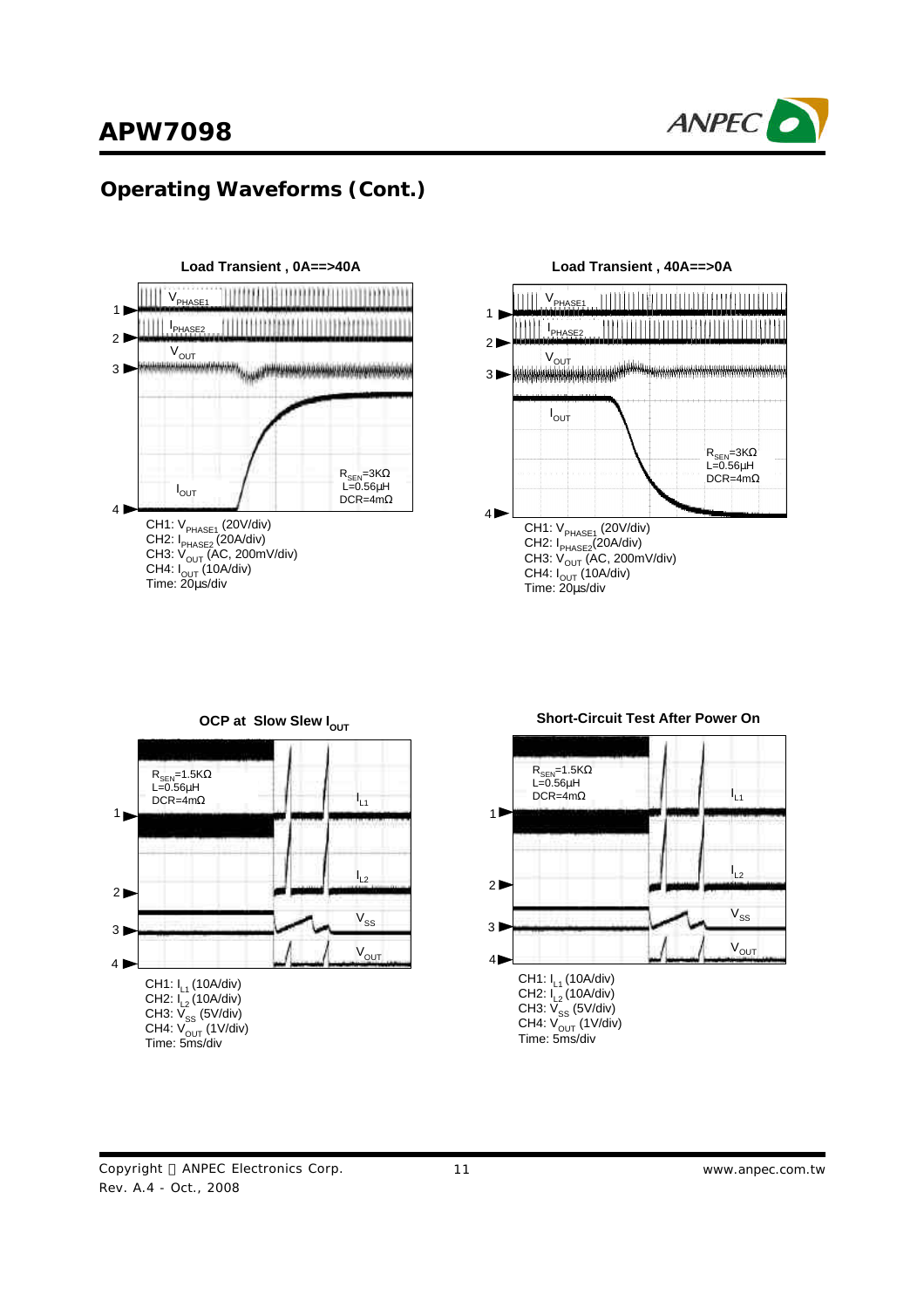

## **Operating Waveforms (Cont.)**







#### **OVP After Power On**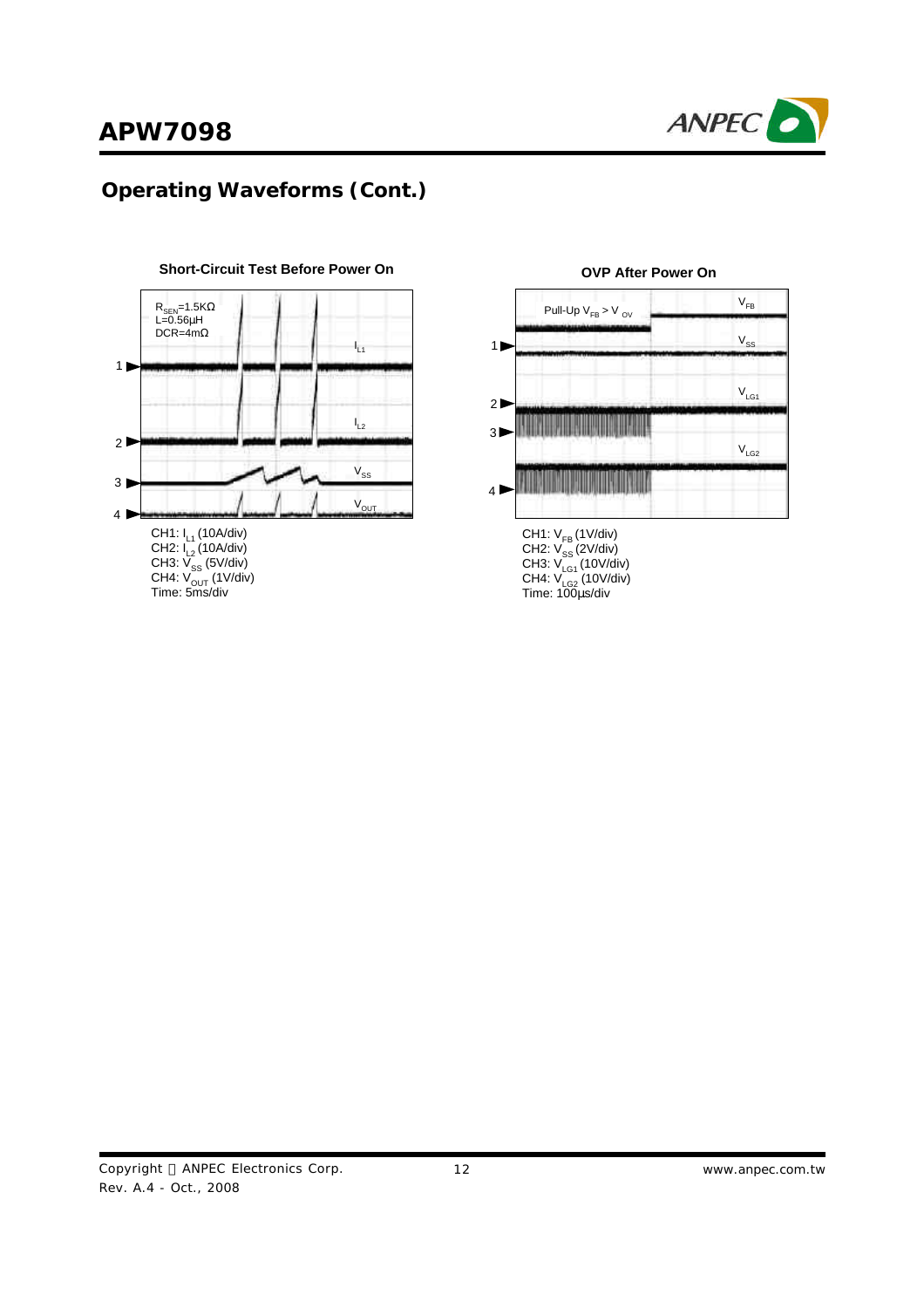

## **Block Diagram**

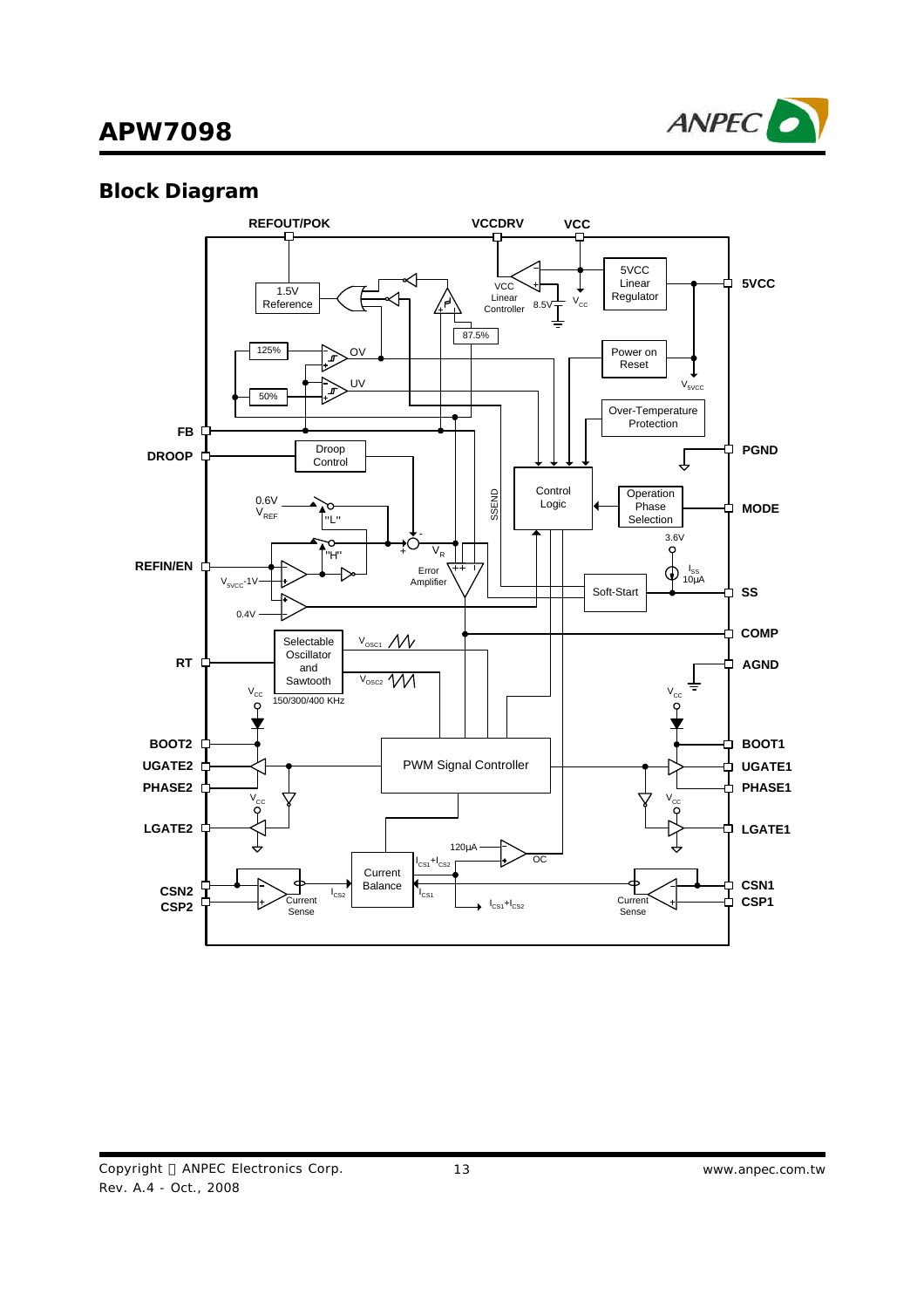

## **Typical Application Circuits**



1. APW7098 PWM Converter With 8V Gate Drive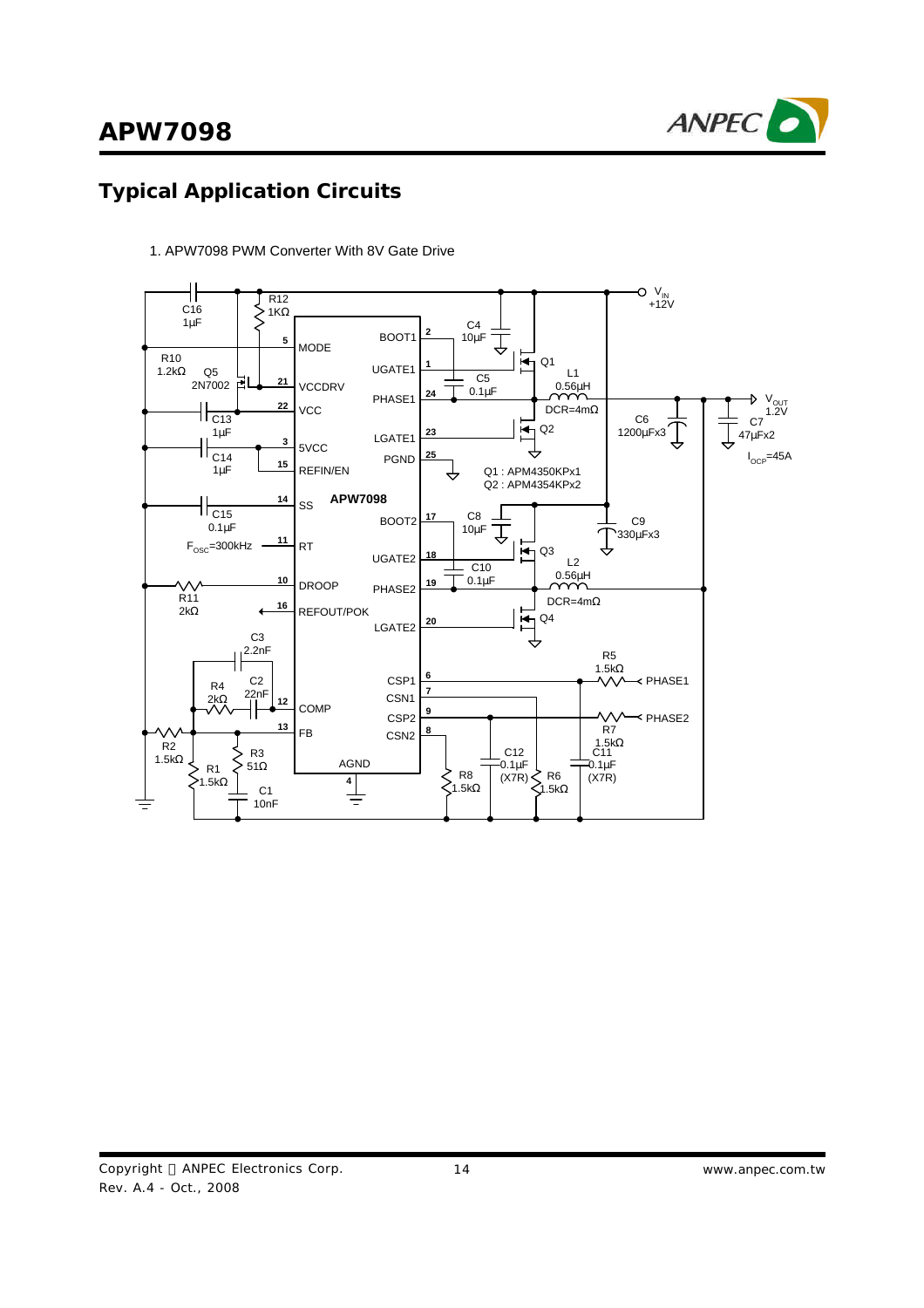

# **Typical Application Circuits (Cont.)**



2. APW7098 PWM Converter With 12V Gate Drive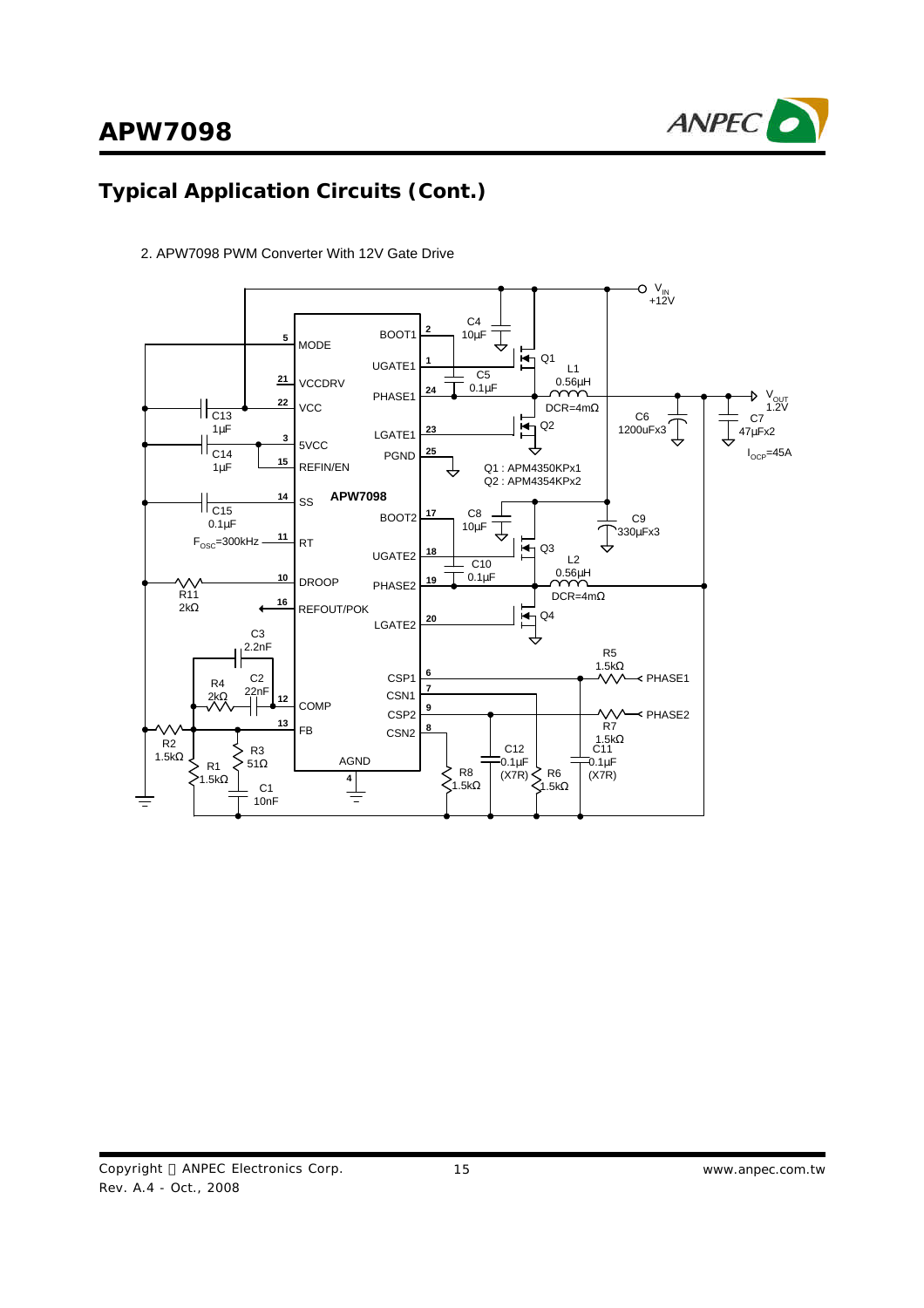

### **Function Description**

#### **VCC Linear Controller**

The VCC linear-regulator controller is an analog gain block with an open-drain n-channel output. It drives an external NPN or N-channel MOSFET pass transistor with a 1kΩ (typical) pull-up resistor and senses the feedback voltage via VCC pin. The regulator uses a 1μF (minimum) ceramic output capacitor and is designed to deliver 100mA (at 8.5V) for VCC.

#### **5VCC Linear Regulator**

5VCC is the output terminal of the internal 5V linear regulator which regulates a 5V voltage on 5VCC by controlling an internal bypass transistor between VCC and 5VCC. The linear regulator powers the internal control circuitry and is stable with a low-ESR ceramic output capacitor. Bypass 5VCC to GND with a ceramic capacitor of at least 1μF. Place the capacitor physically close to the IC to provide good noise decoupling. The linear regulator can also provide output current up to 20mA for external loads. The linear regulator with currentlimit protection can protect itself during over-load or shortcircuit conditions on 5VCC pin.

The 5VCC linear regulator stops regulating in Over-Temperature Protection. When the junction temperature is cooled by 50°C, the 5VCC linear regulator starts to regulate the output voltage again.

#### **5VCC Power-On-Reset (POR) and REFIN/EN (External Reference and Enable Input)**

Figure 1 shows the power sequence. The APW7098 keeps monitoring the voltage on 5VCC pin to prevent wrong logic operations which may occur when 5VCC voltage is not high enough for the internal control circuitry to operate. The 5VCC POR has a rising threshold of 4.6V (typical) with 0.58V of hysteresis. After the 5VCC voltage exceeds its rising Power-On-Reset (POR) voltage threshold, the IC starts a start-up process and then ramps up the output voltage to the setting of output voltage. The 5VCC POR signal resets the fault latch, set by the under-voltage or over-current event, when the signal is at low level.



When soft-start is initiated, the internal 10μA current source starts to charge the capacitor. When the soft-start voltage across the soft-start capacitor reaches the enabled threshold about 0.8V ( $V_{SS\ V}$ ), the internal reference starts to rise and follows the soft-start voltage with converter operating at 150k/300k/400kHz PWM switching frequency. When output voltage rises up to 87.5% of the regulation voltage, the power-ok is enabled. The softstart time (from the moment of enabling the IC to the moment when  $V_{POK}$  goes high) can be expressed as the following equation:

$$
T_{SS} = \frac{C_{SS} \times (V_{SS\_VT} + V_{REF} \times 0.875)}{I_{SS}}
$$

where

 $C_{\rm sc}$ = external soft-start capacitor

- $V_{SS, VT}$ = internal soft-start threshold voltage, is about 0.8V
- $V_{\text{per}}$ = 0.6V or the voltage on the REFIN/EN pin
- $I_{\text{ss}}$ = soft-start current=10 $\mu$ A

During soft-start stage, the under-voltage protection is inhibited; however, the over-voltage and over-current protection functions are enabled. If the output capacitor has residue voltage before start-up, both lower and upper MOSFETs are in off-state until the internal soft-start voltage equals to the FB pin voltage. This will ensure the output voltage starts from its existing voltage level.

#### **Reference Voltage Selection and Shutdown Control**

The APW7098 features a reference selection function to use either internal 0.6V or external reference voltage. During the beginning of soft-start, the voltage on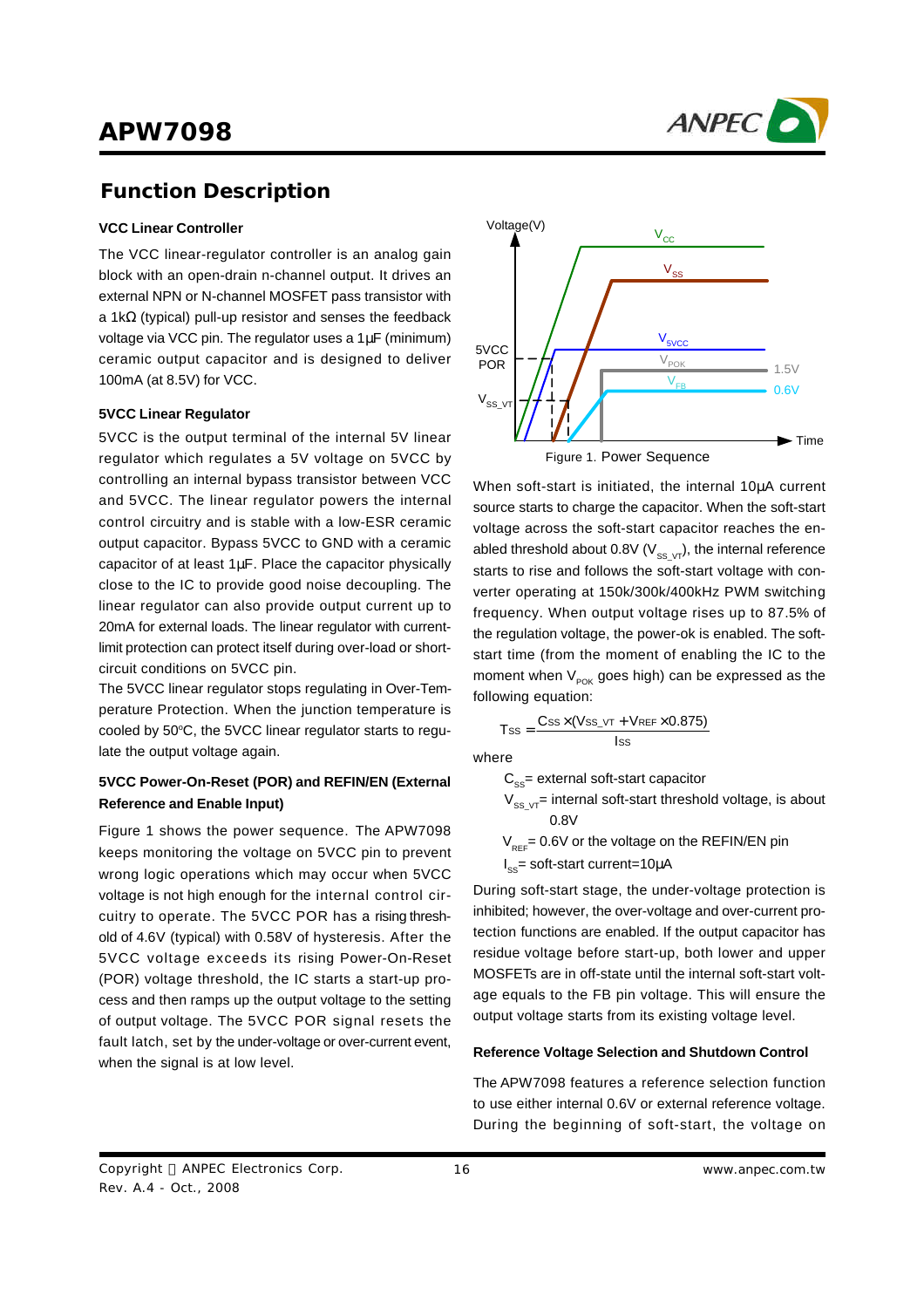

## **Function Description (Cont.)**

#### **Reference Voltage Selection and Shutdown Control (Cont.)**

REFIN/EN pin determines which reference voltage is used. If this REFIN/EN pin is driven by an external voltage ranged from 0.4V to 2V, the IC uses the  $V_{\text{perin/EM}}$ voltage as reference voltage of the converter with softstart control. If external reference is not available, connect this pin to 5VCC for internal 0.6V reference used. Once the internal or external reference is selected, the reference source is latched. Cycling the POR signal resets the latch.

The other function of REFIN/EN pin is used to enable or shut off the IC. Pulling the  $V_{RFEN/EN}$  voltage below 0.4V (typical) shuts down the two-phase PWM controller. In the shutdown mode, the two-phase UGATE and LGATE signals are pulled to PHASE and PGND respectively, the output is floating.

#### **Operation Phase Selection**

The MODE pin programs single- or two- phase operation. It has a typical value for rising threshold of  $0.8V$ ,  $V_{MODETHR}$ , with 0.16V of hysteresis (0.64V),  $V_{MODE,THF}$ . When the MODE pin voltage is higher than  $V_{MODE,THR}$ , the device operates in single-phase; when the MODE pin voltage is lower than  $V_{MODE,THF}$  and  $V_{M2}$  supply voltage is above approximate 4V, the device operates in two-phase operation. This function makes the APW7098 ideally suitable for dual power input applications like PCIE interfaced graphic cards.

The figure 2 shows the power sources of the two channels. The input power of PWM1 converter is supplied by PCIE bus power and the input power of PWM2 converter is supplied by an external power. If the input power connector of PWM2 converter is not plugged into the socket before start-up, the internal  $V_{N2}$  sensing circuit can sense the absence of  $V_{\text{N2}}$  and set the IC to operate in single-phase mode with PWM2 disabled. When the IC operates in two-phase mode, it can switch the operating mode from two-phase to single-phase operation. Once operating in single-phase mode, the operation mode is latched. It is required to toggle SS, REFIN/EN, or 5VCC pin to reset the IC.



Figure 2.  $V_{IN2}$  Sensing Circuit

#### **Over-Voltage Protection (OVP)**

The over-voltage protection function monitors the output voltage through the FB pin. When the FB voltage increases over 125% of the reference voltage (V<sub>R</sub>) due to the high-side MOSFET failure or other reasons, the overvoltage protection comparator that is designed with a 2μs noise filter will force the low-side MOSFET gate drivers high. This action actively pulls down the output voltage and eventually attempts to trigger the over-current shutdown of an ATX power supply. As soon as the output voltage is within regulation, the OVP comparator is disengaged. The chip will restore its normal operation. When the OVP occurs, the REFOUT/POK will drop to low as well.

This OVP scheme only clamps the voltage overshoot, and does not invert the output voltage when otherwise activated with a continuously high output from low-side MOSFETs driver, which is a common problem for OVP schemes with a latch.

#### **Under-Voltage Protection (UVP)**

In the process of operation, when a short-circuit occurs, the output voltage will drop quickly. Before the over-current protection responds, the output voltage will fall out of the required regulation range. The under-voltage continually monitors the  $V_{FB}$  voltage after soft-start is completed. If a load step is strong enough to pull the output voltage lower than the under-voltage threshold, the IC shuts down converter's output. Cycling the 5VCC POR or REFIN/EN signal resets the fault latch and starts a start-up process. The under-voltage threshold is 50% of the nominal output voltage. The under-voltage comparator has a built-in 2μs noise filter to prevent the chips from wrong UVP shutdown caused by noise.

Copyright © ANPEC Electronics Corp. Rev. A.4 - Oct., 2008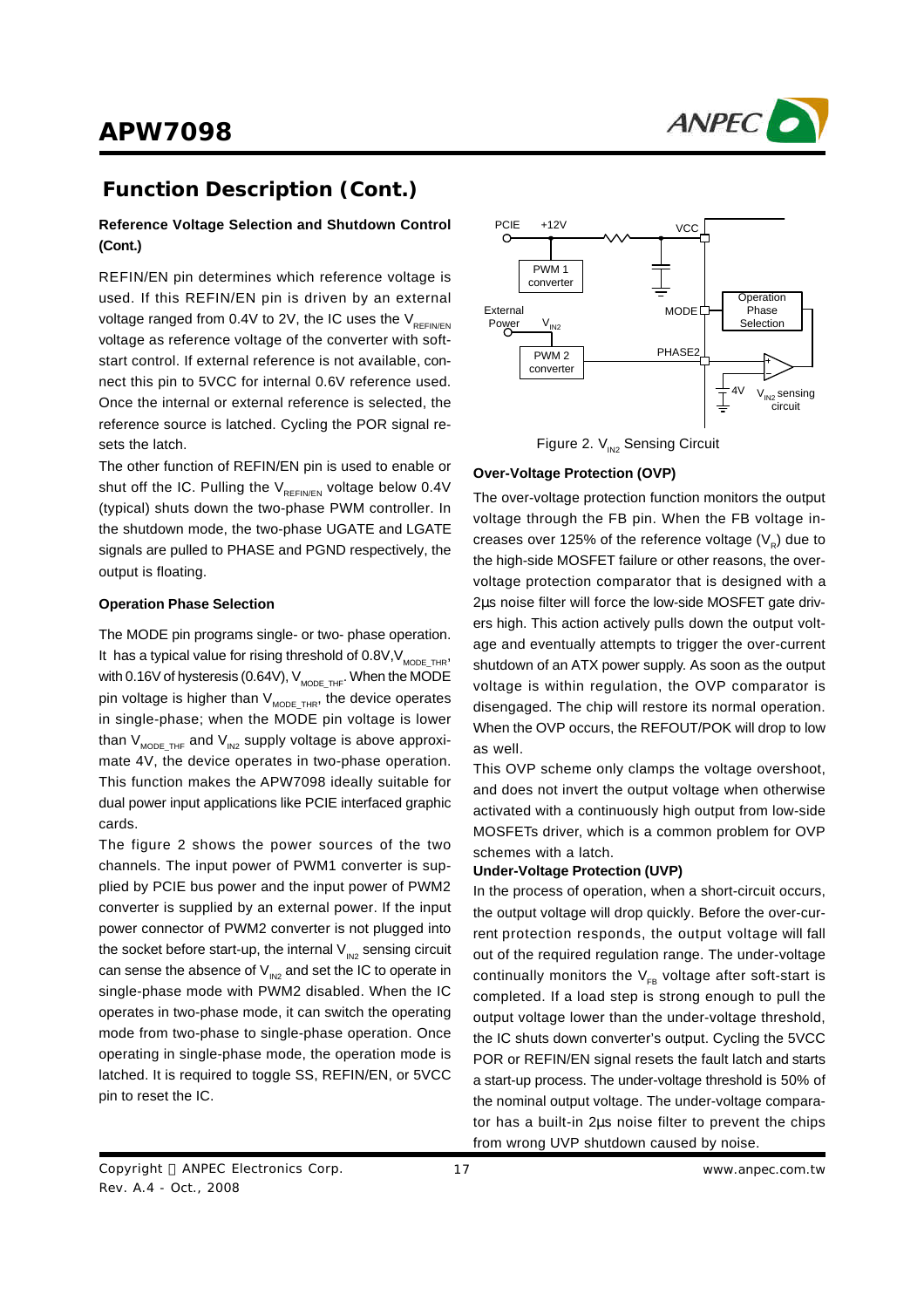

### **Function Description (Cont.)**

#### **Over-Current Protection (OCP)**

Figure 3 shows the circuit of sensing inductor current. Connecting a series resistor (R<sub>s</sub>) and a capacitor (C<sub>s</sub>) network in parallel with the inductor and measuring the voltage (V $_{\rm c}$ ) across the capacitor can sense the in-



Figure 3. Illustration of Inductor Current Sensing Circuit The equations of the sensing network are:

 $V_1$  (s)= $I_1$  (s)  $\times$  (SL+DCR)

$$
V_C(S) = V_L(S) \times \frac{1}{1+S R s C s} = \frac{I_L(S) \times (SL + DCR)}{1+S R s C s}
$$

**Take** 

$$
RsCs = \frac{L}{DCR}
$$

for example, if the above is true, the voltage across the capacitor  $\mathtt{C}_\text{s}$  is equal to voltage drop across the inductor DCR, and the voltage  $\mathsf{V}_{_{\mathbb{C}}}$  is proportional to the current  $\mathsf{I}_{_{\mathbb{L}}}$ . The sensing current through the resistor R2 can be expressed as following equation:

$$
I_{CS} = \frac{I_L \times DCR}{R2}
$$

where

 $I_{cs}$  is the sensed current  $I_{\text{L}}$  is the inductor current DCR is the inductor resistance R2 is the sense resistor

The APW7098 is a two-phase PWM controller; therefore, the IC has two sensed current parts,  $I_{CS1}$  and  $I_{CS2}$ . When  $I_{\text{CS1}}$  plus  $I_{\text{CS2}}$  is greater than 120μA, the over current occurs. In over-current protection, the IC shuts off the converter and then initials a new soft-start process. After 3 overcurrent events are counted, the device turns off both highside and low-side MOSFETs and the converter's output is latched to be floating.

Copyright © ANPEC Electronics Corp. Rev. A.4 - Oct., 2008

#### **Current Sharing**

The APW7098 uses inductor's DCRs and external networks to sense the both currents flowing through the inductors of the PWM1 and PWM2 channels. The current sharing circuit, with closed-loop control, uses the sensed currents to adjust the two-phase inductor currents. For example, if the sensed current of PWM1 is bigger than PWM2, the duty of PWM1 will decrease and the duty of PWM2 will increase. Then, the device will reduce I<sub>L4</sub> current and increase  $I_{12}$  current for current sharing.

#### **DROOP**

In some high current applications, a requirement on precisely controlled output impedance is imposed. This dependence of output voltage on load current is often termed droop regulation.

As shown in figure 4, the droop control block generates a voltage through external resistor  $R_{DROOP}$  and then set the droop voltage. The droop voltage,  $V_{DROOP}$ , is proportional to the total current in two channels. As shown in the following equation:

 $V_{DROOP} = 0.05 \times [(lcs<sub>1</sub> + lcs<sub>2</sub>) \times R_{DROOP}]$ 

The  $V_{\text{Decop}}$  voltage is used the regulator to adjust the output voltage, therefore, it is equal to the reference voltage minus the droop voltage.



Figure 4. Illustration of Droop Setting Function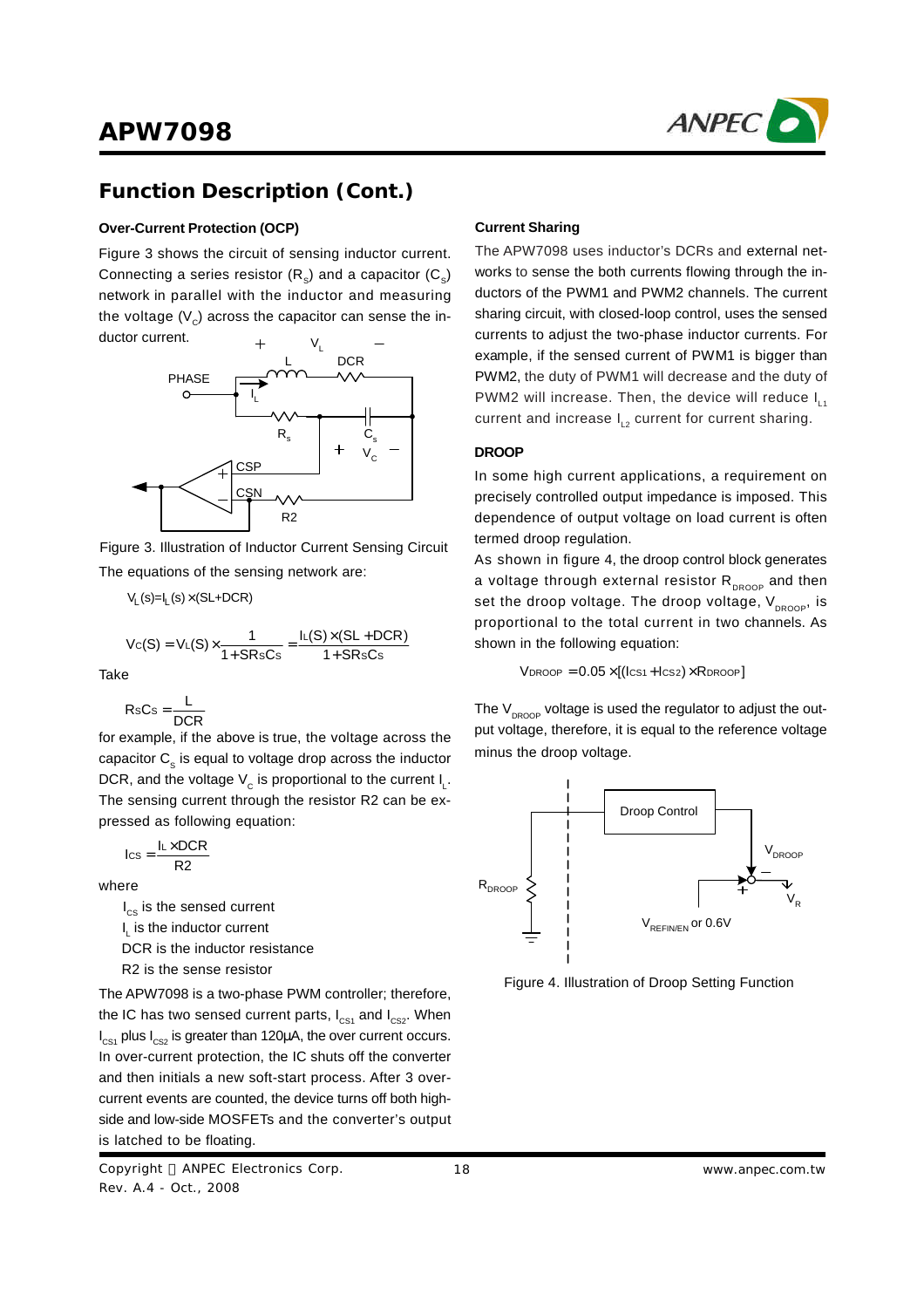

## **Function Description (Cont.)**

#### **Over-Temperature Protection (OTP)**

When the junction temperature increases above the rising threshold temperature  $T_{\text{OR}}$ , the IC will enter the overtemperature protection state that suspends the PWM, which forces the LGATE and UGATE gate drivers to output low voltages and turns off the 5VCC linear regulator output. The thermal sensor allows the converters to start a start-up process and regulate the output voltage again after the junction temperature cools by 50°C. The OTP is designed with a 50°C hysteresis to lower the average  $T_1$ during continuous thermal overload conditions, which increases lifetime of the APW7098.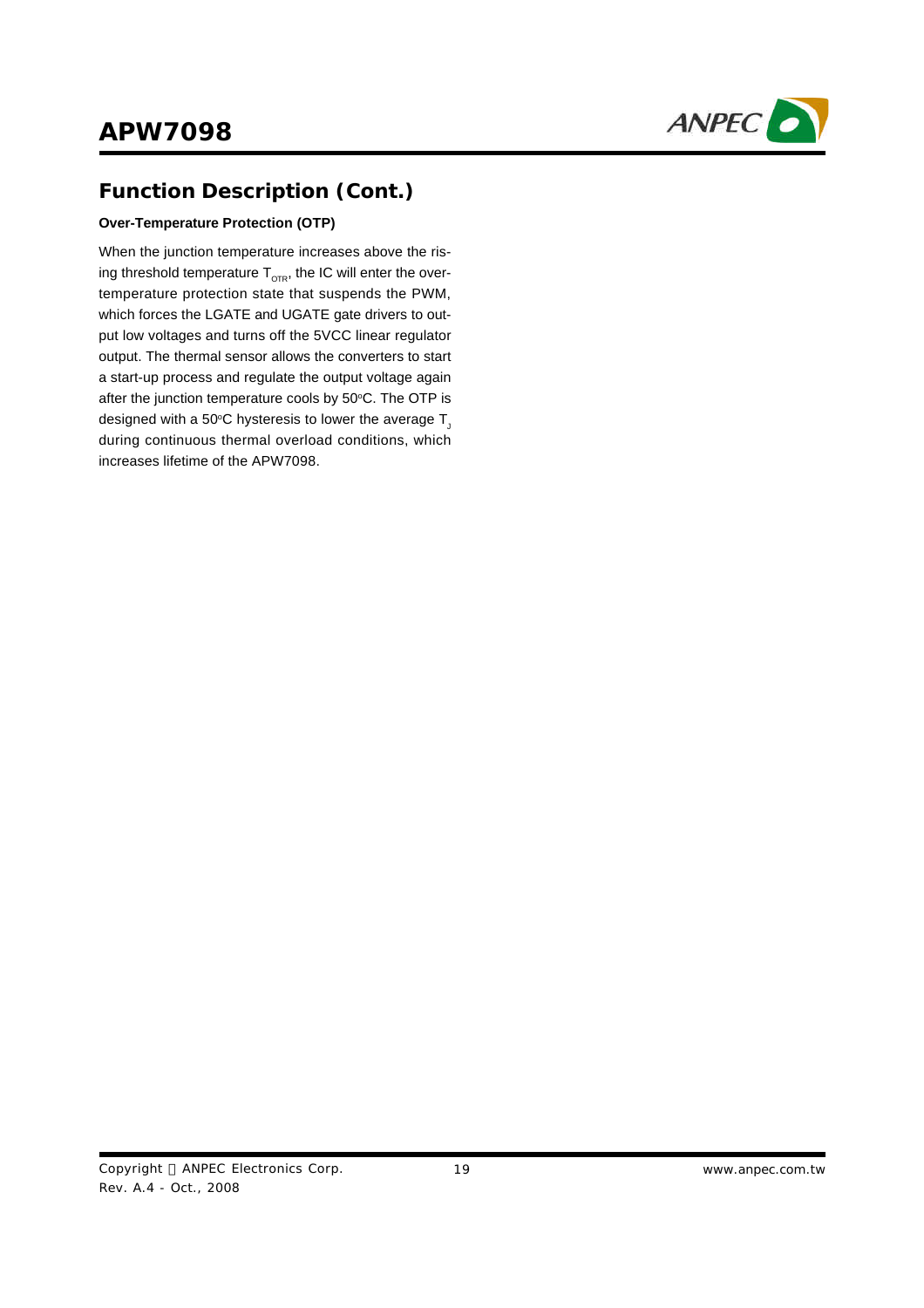

### **Application Information**

#### **Output Voltage Setting**

The output voltage is adjustable from 0.6V to 2.5V with a resistor-divider connected with FB, AGND and converter's output. Using 1% or better resistors for the resistor-divider is recommended. The output voltage is determined by:

$$
V_{OUT} = 0.6 \times \left(1 + \frac{R_{TOP}}{R_{GND}}\right)
$$

Where 0.6 is the reference voltage,  $R_{\text{top}}$  is the resistor connected from converter's output to FB, and  $R_{GND}$  is the resistor connected from FB to the the AGND. Suggested  $R_{GND}$  is in the range from 1K to 20kΩ. To prevent stray pickup, locate resistors  $R_{\text{top}}$  and  $R_{\text{GND}}$  close to the APW7098.

#### **PWM Compensation**

The output LC filter of a step down converter introduces a double pole, which contributes with -40dB/decade gain slope and 180 degrees phase shift in the control loop. A compensation network among COMP, FB, and  $V_{\text{out}}$ should be added. The compensation network is shown in Figure 8. The output LC filters consists of the output inductors and output capacitors. For two-phase convertor, when assuming  $V_{\text{IN1}}=V_{\text{IN2}}=V_{\text{IN}}$ , L1=L2=L, the transfer function of the LC filter is given by:

$$
GAIN_{LC} = \frac{1 + s \times ESR \times C_{OUT}}{s^2 \times \frac{1}{2}L \times C_{OUT} + s \times ESR \times C_{OUT} + 1}
$$

The poles and zero of this transfer functions are:

$$
F_{LC} = \frac{1}{2 \times \pi \times \sqrt{\frac{1}{2} L \times C_{OUT}}}
$$

$$
F_{ESR} = \frac{1}{2 \times \pi \times ESR \times C_{OUT}}
$$

The  $F_{1c}$  is the double-pole frequency of the two-phase LC filters, and  $F_{ESR}$  is the frequency of the zero introduced by the ESR of the output capacitors.



Copyright © ANPEC Electronics Corp. Rev. A.4 - Oct., 2008



Figure 6. Frequency Resopnse of the LC filters The PWM modulator is shown in figure 7. The input is the output of the error amplifier and the output is the PHASE node. The transfer function of the PWM modulator is given by:



Figure 7. The PWM Modulator

The compensation network is shown in figure 8. It provides a close loop transfer function with the highest zero crossover frequency and sufficient phase margin.

The transfer function of error amplifier is given by:

$$
GAIN_{AMP} = \frac{V_{COMP}}{V_{OUT}} = \frac{\frac{1}{sC1} \sqrt{R2 + \frac{1}{sC2}}}{R1/\sqrt{R3 + \frac{1}{sC3}}}
$$

$$
= \frac{R1 + R3}{R1 \times R3 \times C1} \times \frac{\left(s + \frac{1}{R2 \times C2}\right) \times \left(s + \frac{1}{(R1 + R3) \times C3}\right)}{s\left(s + \frac{C1 + C2}{R2 \times C1 \times C2}\right) \times \left(s + \frac{1}{R3 \times C3}\right)}
$$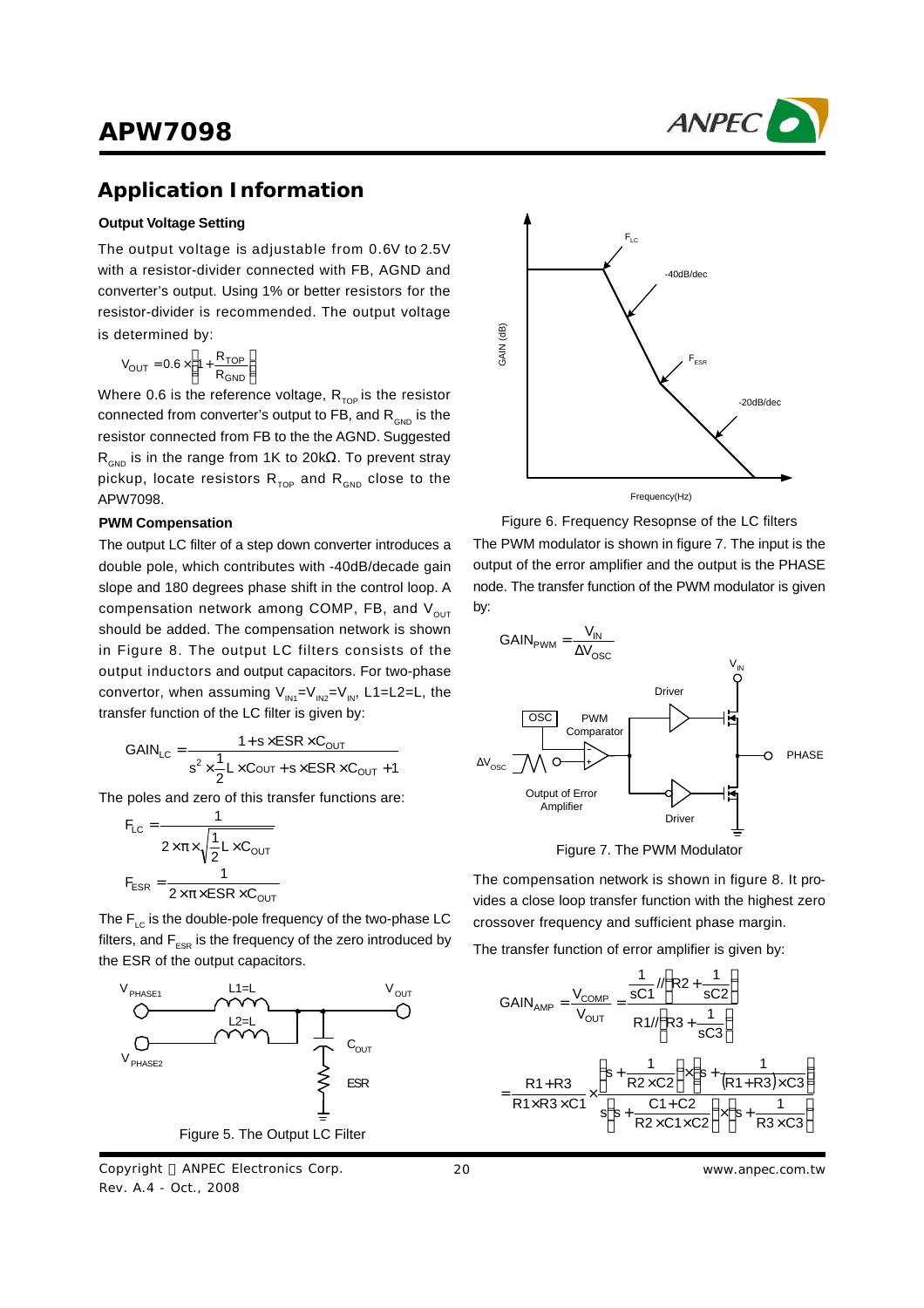## **Application Information (Cont.)**

#### **PWM Compensation (Cont.)**

The pole and zero frequencies of the transfer function are:



Figure 8. Compensation Network

The closed loop gain of the converter can be written as:

 $GAIN_{\scriptscriptstyle{\text{LC}}} X GAIN_{\scriptscriptstyle{\text{PWM}}} X GAIN_{\scriptscriptstyle{\text{AMP}}}$ 

Figure 9. shows the asymptotic plot of the closed loop converter gain, and the following guidelines will help to design the compensation network. Using the below guidelines should give a compensation similar to the curve plotted. A stable closed loop has a -20dB/ decade slope and a phase margin greater than 45 degree.

- 1. Choose a value for R1, usually between 1K and 5K.
- 2. Select the desired zero crossover frequency

$$
F_{o} = (1/5 \sim 1/10) \times F_{sw}
$$

Use the following equation to calculate R2:

$$
R2 = \frac{\Delta V_{\text{OSC}}}{V_{\text{IN}}} \times \frac{F_{\text{O}}}{F_{\text{LC}}} \times R1
$$

3. Place the first zero  $F_{z1}$  before the output LC filter double pole frequency  $F_{LC}$ .

 $F_{71} = 0.75 \times F_{LC}$ Calculate the C2 by the equation:

$$
C2 = \frac{1}{2 \times \pi \times R2 \times F_{LC} \times 0.75}
$$

4. Set the pole at the ESR zero frequency  $F_{ESR}$ :

 $F_{P1} = F_{ESR}$ Calculate the C1 by the following equation:

$$
C1 = \frac{C2}{2 \times \pi \times R2 \times C2 \times F_{ESR} - 1}
$$

5. Set the second pole  $F_{p2}$  at the half of the switching frequency and also set the second zero  $F_{z2}$  at the output LC filter double pole  $F_{LC}$ . The compensation gain should not exceed the error amplifier open loop gain, check the compensation gain at  $F_{\rho_2}$  with the capabilities of the error amplifier.

$$
F_{p_2} = 0.5 \times F_{sw}
$$

 $F_{z2} = F_{\text{LC}}$ 

Combine the two equations will get the following component calculations:



Figure 9. Converter Gain and Frequency

#### **Output Inductor Selection**

The duty cycle (D) of a buck converter is the function of the input voltage and output voltage. Once an output voltage is fixed, it can be written as: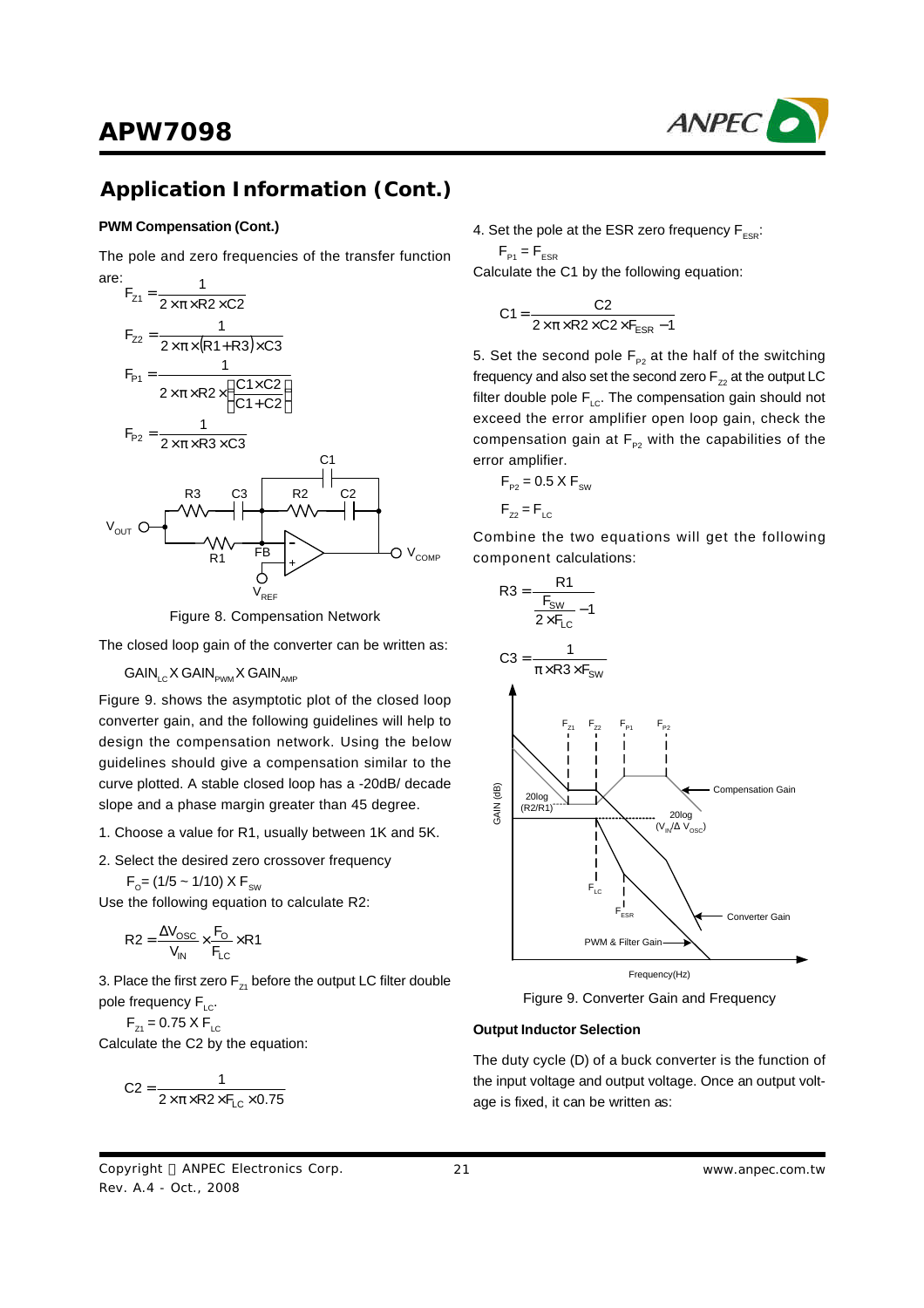

### **Application Information (Cont.)**

**Output Inductor Selection (Cont.)**

$$
D = \frac{V_{OUT}}{V_{IN}}
$$

For two-phase converter, the inductor value (L) determines the sum of the two inductor ripple currents,  $\Delta I_{p.p}$ , and affects the load transient reponse. Higher inductor value reduces the output capacitors' ripple current and induces lower output ripple voltage. The ripple current can be approxminated by:

$$
\Delta I_{P \cdot P} = \frac{V_{IN} \cdot 2V_{OUT}}{F_{SW} \times L} \times \frac{V_{OUT}}{V_{IN}}
$$

Where  $\mathsf{F}_{_{\texttt{SW}}}$  is the switching frequency of the regulator. Although the inductor value and frequency are increased and the ripple current and voltage are reduced, there is a tradeoff exists between the inductor's ripple current and the regulator load transient response time.

A smaller inductor will give the regulator a faster load transient response at the expense of higher ripple current. Increasing the switching frequency ( $\mathsf{F}_{_{\mathsf{SW}}}$ ) also reduces the ripple current and voltage, but it will increase the switching loss of the MOSFETs and the power dissipation of the converter. The maximum ripple current occurs at the maximum input voltage. A good starting point is to choose the ripple current to be approximately 30% of the maximum output current. Once the inductance value has been chosen, select an inductor that is capable of carrying the required peak current without going into saturation. In some types of inductors, especially core that is made of ferrite, the ripple current will increase abruptly when it saturates. This results in a larger output ripple voltage.

#### **Output Capacitor Selection**

Output voltage ripple and the transient voltage deviation are factors that have to be taken into consideration when selecting output capacitors. Higher capacitor value and lower ESR reduce the output ripple and the load transient drop. Therefore, selecting high performance low ESR capacitors is recommended for switching regulator applications. In addition to high frequency noise related to MOSFET turn-on and turn-off, the output voltage ripple includes the capacitance voltage drop  $\Delta V_{\text{couT}}$  and ESR voltage drop  $\Delta V_{\text{ESR}}$ 

caused by the AC peak-to-peak sum of the inductor's current. The ripple voltage of output capacitors can be represented by:

$$
\Delta V_{\text{COUT}} = \frac{\Delta I_{\text{P-P}}}{8 \times \text{Cout} \times \text{Fsw}}
$$

$$
\Delta V_{\text{ESR}} = \Delta I_{\text{P-P}} \times \text{ResR}
$$

These two components constitute a large portion of the total output voltage ripple. In some applications, multiple capacitors have to be paralleled to achieve the desired ESR value. If the output of the converter has to support another load with high pulsating current, more capacitors are needed in order to reduce the equivalent ESR and suppress the voltage ripple to a tolerable level. A small decoupling capacitor in parallel for bypassing the noise is also recommended, and the voltage rating of the output capacitors are also must be considered.

To support a load transient that is faster than the switching frequency, more capacitors are needed for reducing the voltage excursion during load step change. For getting same load transient response, the output capacitance of two-phase converter only needs around half of output capacitance of single-phase converter.

Another aspect of the capacitor selection is that the total AC current going through the capacitors has to be less than the rated RMS current specified on the capacitors in order to prevent the capacitor from overheating.

#### **Input Capacitor Selection**

Use small ceramic capacitors for high frequency decoupling and bulk capacitors to supply the surge current needed each time high-side MOSFET turns on. Place the small ceramic capacitors physically close to the MOSFETs and between the drain of high-side MOSFET and the source of low-side MOSFET.

The important parameters for the bulk input capacitor are the voltage rating and the RMS current rating. For reliable operation, select the bulk capacitor with voltage and current ratings above the maximum input voltage and largest RMS current required by the circuit. The capacitor voltage rating should be at least 1.25 times greater than the maximum input voltage and a voltage rating of 1.5 times is a conservative guideline. For two-phase converter, the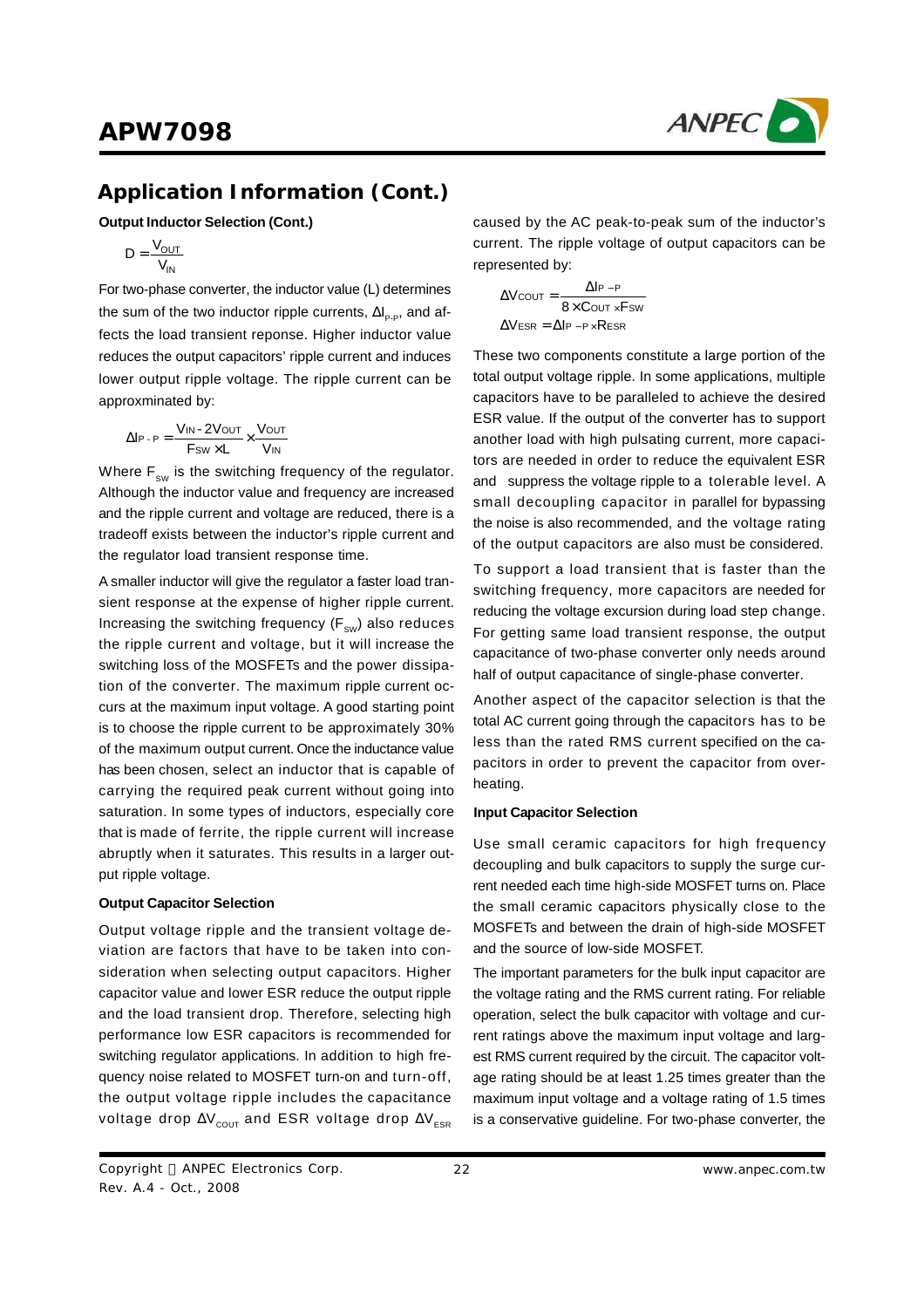

## **Application Information (Cont.)**

#### **Input Capacitor Selection (Cont.)**

RMS current of the bulk input capacitor is roughly calculated as the following equation :

$$
I_{RMS} = \frac{I_{OUT}}{2} \times \sqrt{2D \cdot (1-2D)}
$$

For a through hole design, several electrolytic capacitors may be needed. For surface mount design, solid tantalum capacitors can be used, but caution must be exercised with regard to the capacitor surge current rating.

#### **MOSFETSelection**

The APW7098 requires two N-Channel power MOSFETs on each phase. These should be selected based upon  $R_{DS(ON)}$ , gate supply requirements, and thermal management requirements.

In high-current applications, the MOSFET power dissipation, package selection, and heatsink are the dominant design factors. The power dissipation includes two loss components, conduction loss, and switching loss. The conduction losses are the largest component of power dissipation for both the high-side and the lowside MOSFETs. These losses are distributed between the two MOSFETs according to duty factor (see the equations below). Only the high-side MOSFET has switching losses since the low-side MOSFETs body diode or an external Schottky rectifier across the lower MOSFET clamps the switching node before the synchronous rectifier turns on. These equations assume linear voltagecurrent transitions and do not adequately model power loss due the reverse-recovery of the low-side MOSFET body diode. The gate-charge losses are dissipated by the APW7098 and don't heat the MOSFETs. However, large gate-charge increases the switching interval,  $t_{sw}$ which increases the high-side MOSFET switching losses. Ensure that all MOSFETs are within their maximum junction temperature at high ambient temperature by calculating the temperature rise according to package thermal-resistance specifications. A separate heatsink may be necessary depending upon MOSFET power, package type, ambient temperature and air flow.

For the high-side and low-side MOSFETs, the losses are approximately given by the following equations:

$$
P_{\text{high-side}} = I_{\text{OUT}}^{2} (1+TC)(R_{\text{DS}(\text{ON})})D + (0.5)(I_{\text{OUT}})(V_{\text{IN}})(t_{\text{SW}})F_{\text{SW}}
$$

$$
P_{\text{low-side}} = I_{\text{OUT}}^{2} (1+TC)(R_{\text{DS}(\text{ON})})(1-D)
$$

where

I is the load current

 $\rm{C}^{\rm{OUT}}$  is the temperature dependency of  $\rm{R_{\rm{DS(ON)}}}$ 

 $F_{sw}$  is the switching frequency

 $\mathfrak{t}_{\text{sw}}$  is the switching interval

D is the duty cycle

Note that both MOSFETs have conduction losses while the high-side MOSFET includes an additional transition loss. The switching interval,  $t_{\text{sw}}$ , is the function of the reverse transfer capacitance  $C_{\rm RSS}$ . The (1+TC) term is a factor in the temperature dependency of the  $R_{DS(ON)}$  and can be extracted from the " $R_{DS(ON)}$  vs. Temperature" curve of the power MOSFET.

#### **Layout Consideration**

In any high switching frequency converter, a correct layout is important to ensure proper operation of the regulator. With power devices switching at higher frequency, the resulting current transient will cause voltage spike across the interconnecting impedance and parasitic circuit elements. As an example, consider the turn-off transition of the PWM MOSFET. Before turn-off condition, the MOSFET is carrying the full load current. During turn-off, current stops flowing in the MOSFET and is freewheeling by the low side MOSFET and parasitic diode. Any parasitic inductance of the circuit generates a large voltage spike during the switching interval. In general, using short and wide printed circuit traces should minimize interconnecting impedances and the magnitude of voltage spike. Besides, signal and power grounds are to be kept separating and finally combined using ground plane construction or single point grounding. The best tie-point between the signal ground and the power ground is at the negative side of the output capacitor on each channel, where there is less noise. Noisy traces beneath the IC are not recommended. Figure 10. illustrates the layout, with bold lines indicating high current paths; these traces must be short and wide. Components along the bold lines should be placed lose together. Below is a checklist for your layout:

Copyright © ANPEC Electronics Corp. Rev. A.4 - Oct., 2008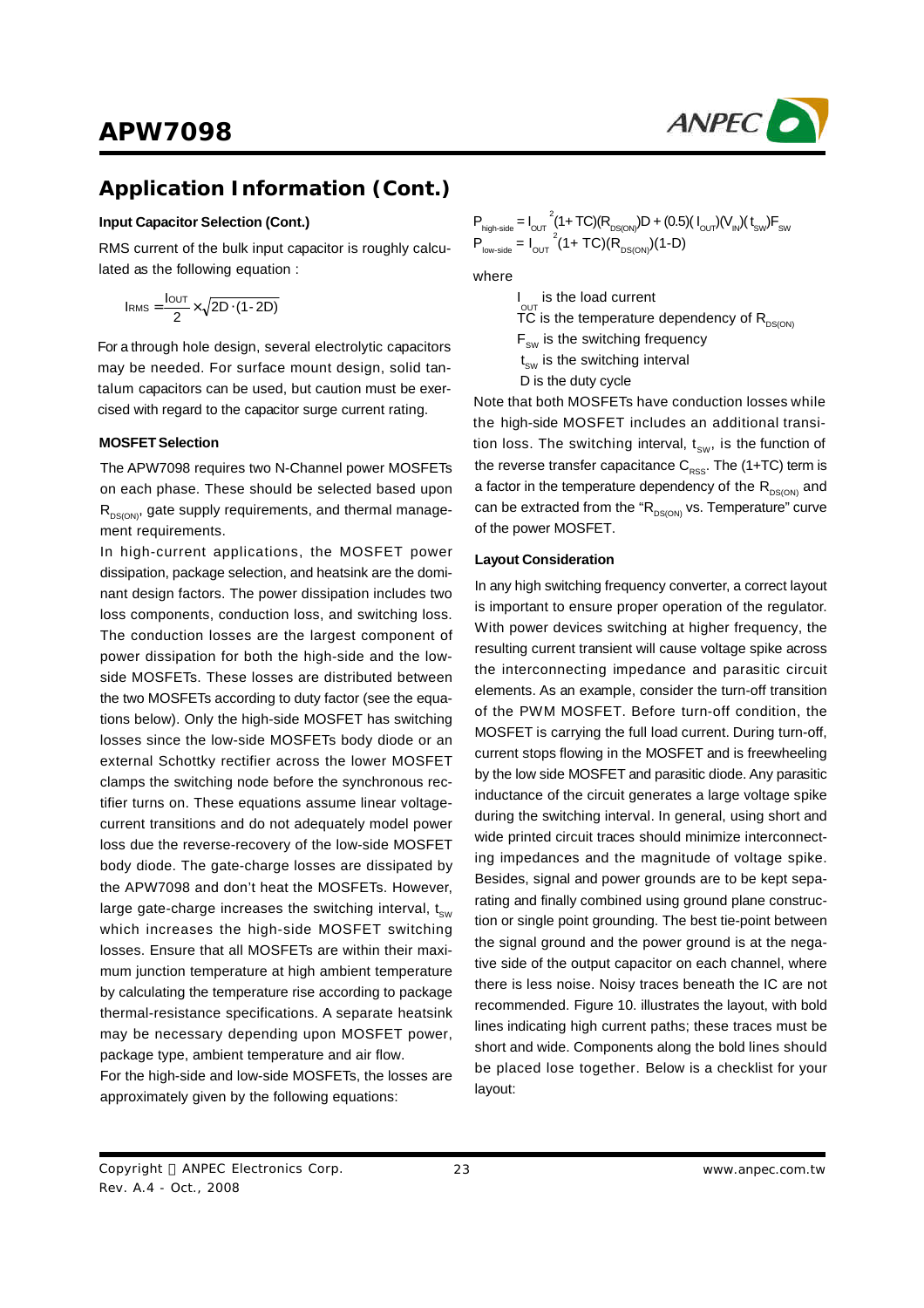

## **Application Information (Cont.)**

#### **Layout Consideration (Cont.)**

- Keep the switching nodes (UGATEx, LGATEx, BOOTx, and PHASEx) away from sensitive small signal nodes since these nodes are fast moving signals. Therefore, keep traces to these nodes as short as possible and there should be no other weak signal traces in parallel with theses traces on any layer.
- The signals going through theses traces have both high dv/dt and high di/dt with high peak charging and discharging current. The traces from the gate drivers to the MOSFETs (UGATEx and LGATEx) should be short and wide.
- Place the source of the high-side MOSFET and the drain of the low-side MOSFET as close as possible. Minimizing the impedance with wide layout plane between the two pads reduces the voltage bounce of the node. In addition, the large layout plane between the drain of the MOSFETs (V $_{\textrm{\tiny{IN}}}$  and PHASEx nodes) can get better heat sinking. •
- For experiment result of accurate current sensing, the current sensing components are suggested to place close to the inductor part. To avoid the noise interference, the current sensing trace should be away from the noisy switching nodes. •
- Decoupling capacitors, the resistor-divider, and boot capacitor should be close to their pins. (For example, place the decoupling ceramic capacitor close to the drain of the high-side MOSFET as close as possible). •
- The input bulk capacitors should be close to the drain of the high-side MOSFET, and the output bulk capacitors should be close to the loads. The input capacitor's ground should be close to the grounds of the output capacitors and low-side MOSFET. •
- Locate the resistor-divider close to the FB pin to minimize the high impedance trace. In addition, FB pin traces can't be close to the switching signal traces (UGATEx, LGATEx, BOOTx, and PHASEx). •



Figure 10. Layout Guidelines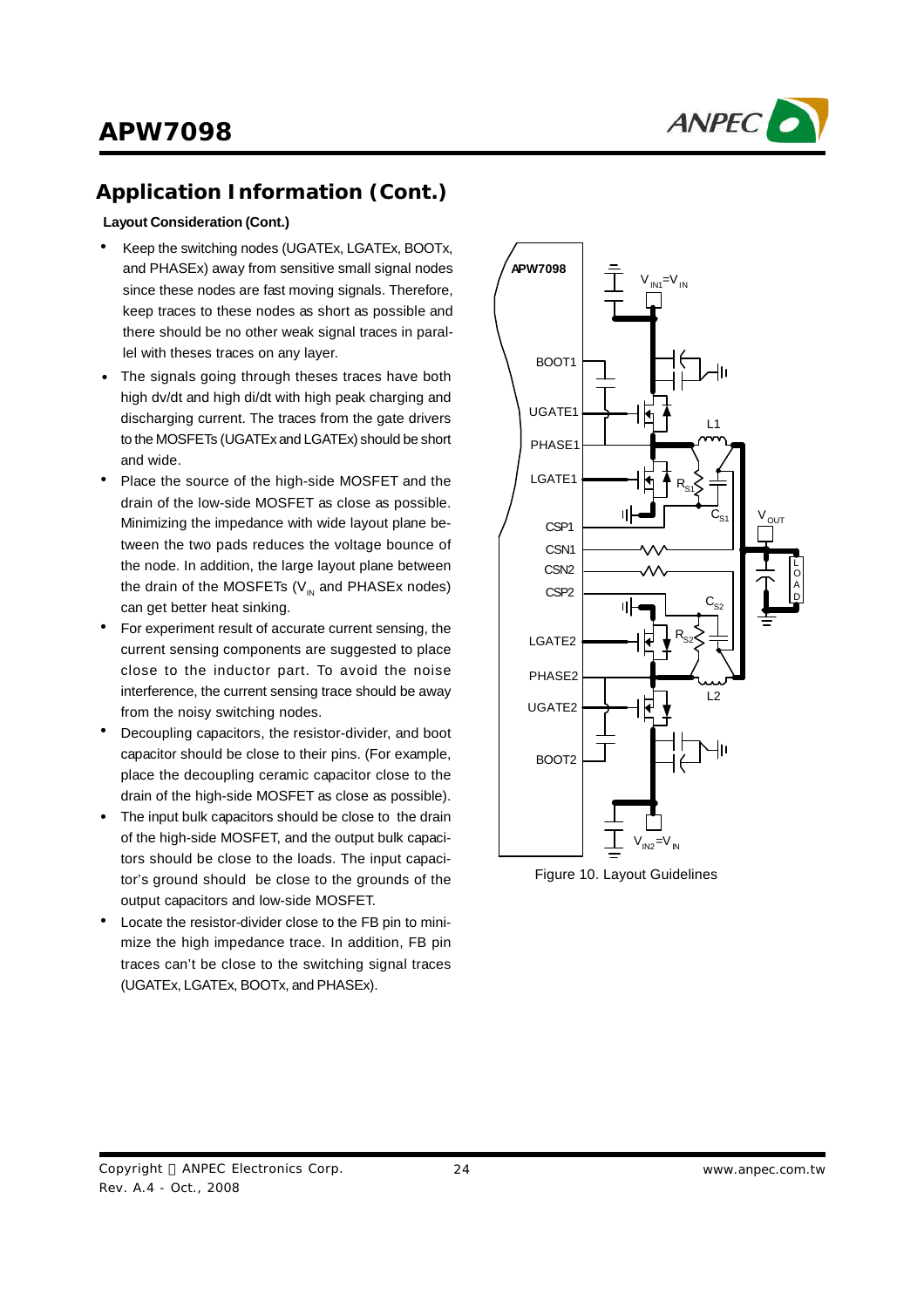

# **Package Information**

**QFN4x4 - 24**



|                | QFN4x4-24          |      |               |       |  |
|----------------|--------------------|------|---------------|-------|--|
| r>Max          | <b>MILLIMETERS</b> |      | <b>INCHES</b> |       |  |
|                | MIN.               | MAX. | MIN.          | MAX.  |  |
| A              | 0.80               | 1.00 | 0.031         | 0.039 |  |
| A <sub>1</sub> | 0.00               | 0.05 | 0.000         | 0.002 |  |
| A <sub>3</sub> | 0.20 REF           |      | 0.008 REF     |       |  |
| b              | 0.18               | 0.30 | 0.008         | 0.012 |  |
| D              | 4.00 BSC           |      | 0.157 BSC     |       |  |
| D <sub>2</sub> | 2.50               | 2.80 | 0.098         | 0.110 |  |
| E              | 4.00 BSC           |      | 0.157 BSC     |       |  |
| E <sub>2</sub> | 2.50               | 2.80 | 0.098         | 0.110 |  |
| e              | 0.50 BSC           |      | 0.020 BSC     |       |  |
|                | 0.35               | 0.45 | 0.014         | 0.018 |  |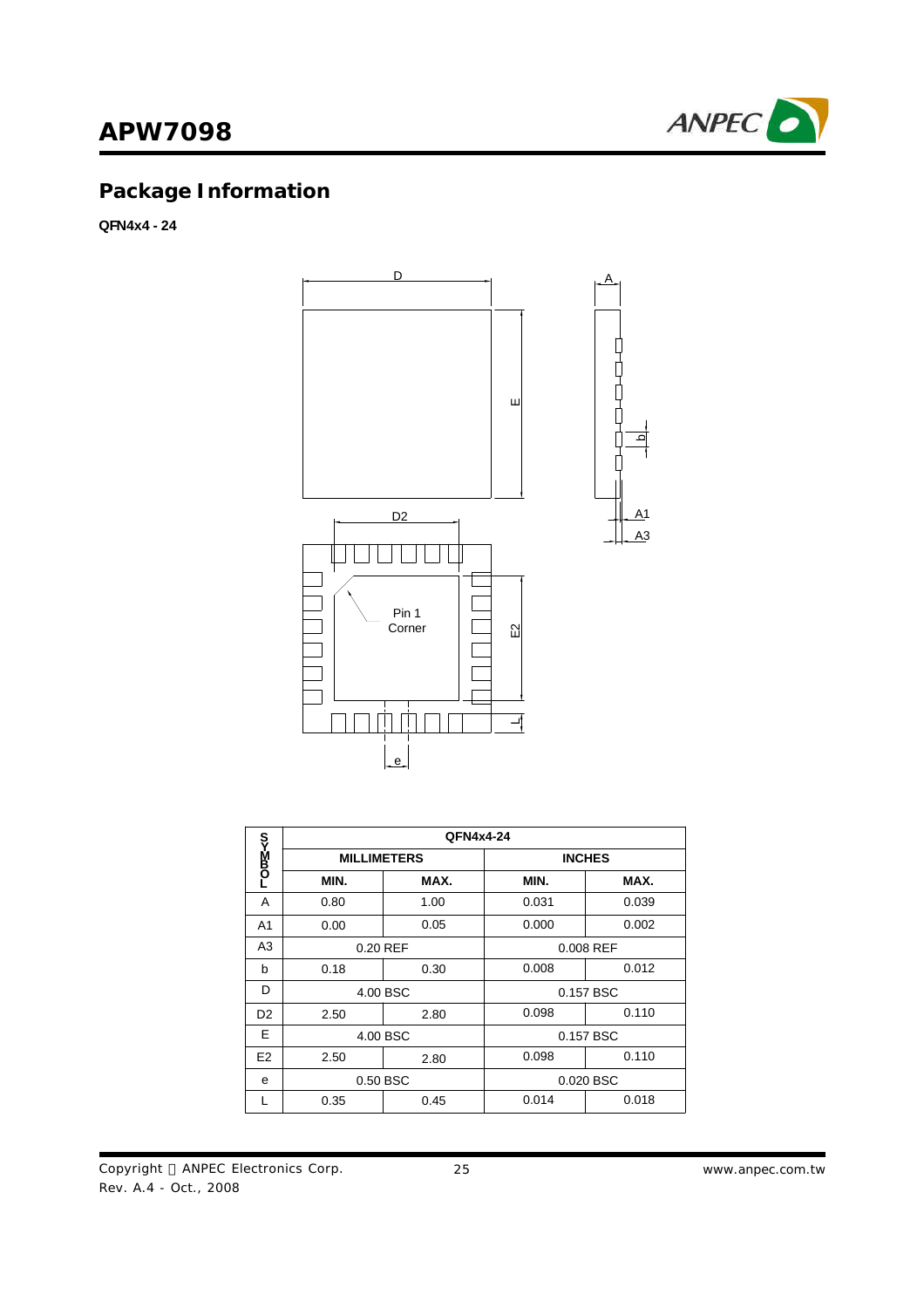

# **Carrier Tape & Reel Dimensions**



| Application |                |                             | Τ1             |                                |                | D | W  | E <sub>1</sub>                                                                                     |                |
|-------------|----------------|-----------------------------|----------------|--------------------------------|----------------|---|----|----------------------------------------------------------------------------------------------------|----------------|
|             | $330.0 + 2.00$ | 50 MIN.                     | $-0.00$        | 12.4+2.00 13.0+0.50<br>$-0.20$ |                |   |    | 1.5 MIN. 20.2 MIN. 12.0±0.30 1.75±0.10   5.5±0.05                                                  |                |
| QFN4x4-24   | P <sub>0</sub> | P <sub>1</sub>              | P <sub>2</sub> | D <sub>0</sub>                 | D <sub>1</sub> |   | A0 | <b>B0</b>                                                                                          | K <sub>0</sub> |
|             |                | $4.0\pm0.10$   $8.0\pm0.10$ | $2.0 + 0.05$   | $1.5 + 0.10$<br>$-0.00$        | 1.5 MIN.       |   |    | $\begin{array}{c c c c c} 0.6+0.00 & 4.30 \pm 0.20 & 4.30 \pm 0.20 & 1.30 \pm 0.20 \\ \end{array}$ |                |

(mm)

## **Devices Per Unit**

| Package Type | Unit        | Quantity |
|--------------|-------------|----------|
| QFN4x4-24    | ™ape & Reel | 3000     |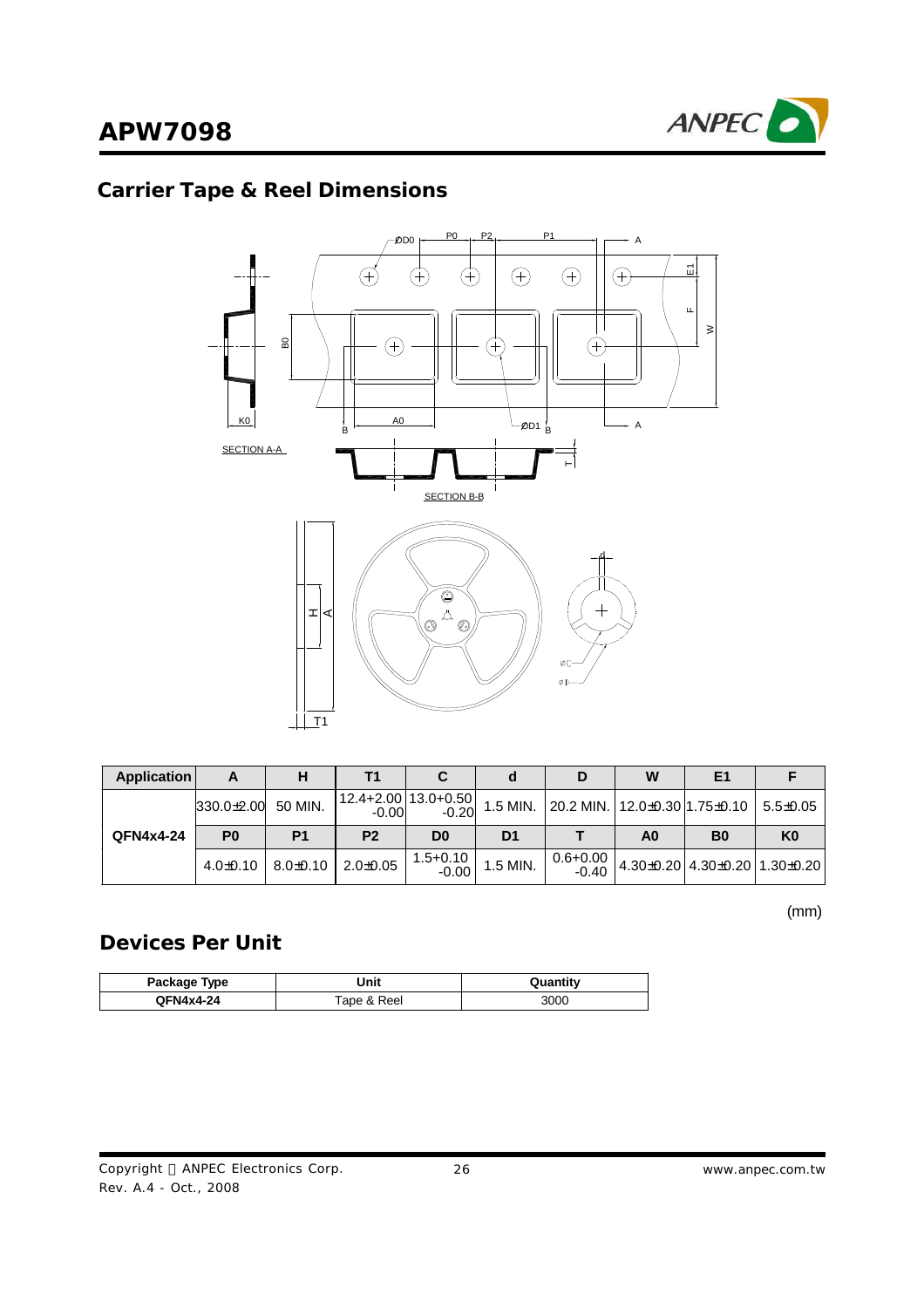

# **Taping Direction Information**

#### **QFN4x4**



### **Reflow Condition (IR/Convection or VPR Reflow)**



### **Reliability Test Program**

| <b>Test item</b>      | Method               | <b>Description</b>      |  |
|-----------------------|----------------------|-------------------------|--|
| <b>ISOLDERABILITY</b> | MIL-STD-883D-2003    | $ 245^{\circ}$ C, 5 sec |  |
| <b>HOLT</b>           | IMIL-STD-883D-1005.7 | 1000 Hrs Bias @125°C    |  |
| <b>PCT</b>            | JESD-22-B, A102      | 168 Hrs, 100%RH, 121°C  |  |
| <b>TST</b>            | MIL-STD-883D-1011.9  | -65°C~150°C, 200 Cycles |  |
| <b>ESD</b>            | IMIL-STD-883D-3015.7 | VHBM > 2KV, VMM > 200V  |  |
| Latch-Up              | JESD 78              | 10ms, $1_{ir}$ > 100mA  |  |

Copyright © ANPEC Electronics Corp. Rev. A.4 - Oct., 2008

27 *www.anpec.com.tw*